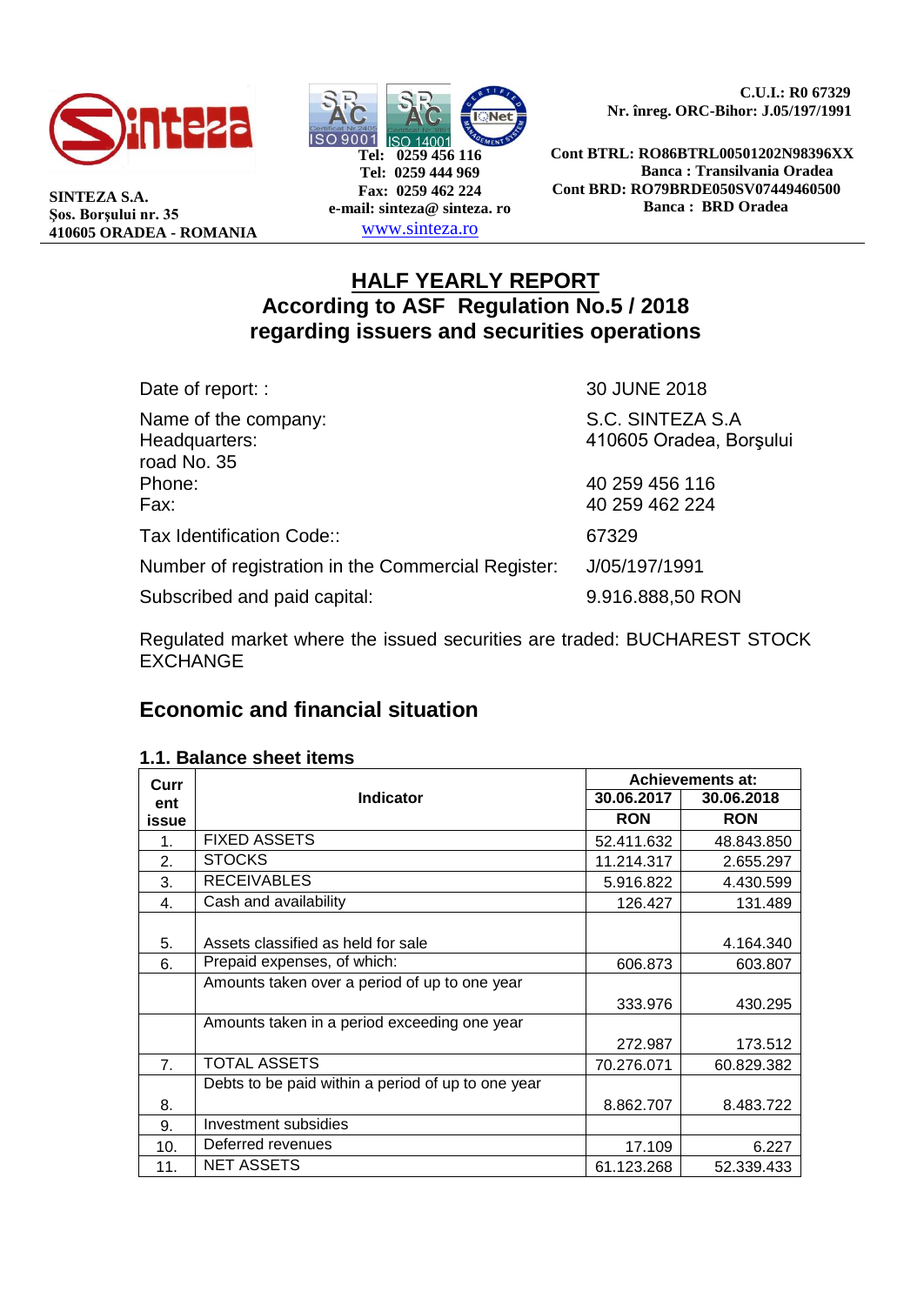|     | Debts to be paid within a period exceeding one year |            |            |
|-----|-----------------------------------------------------|------------|------------|
| 12. |                                                     | 3.107.336  | 6.142.465  |
|     | Provisions for risks and charges                    |            |            |
| 13. |                                                     |            |            |
| 14. | <b>EQUITY</b>                                       | 58.288.829 | 46.196.968 |

# **1.2. Profit and loss**

| <b>Current</b> | <b>Indicator</b>                              | <b>Achievements at:</b> |            |  |  |  |  |
|----------------|-----------------------------------------------|-------------------------|------------|--|--|--|--|
| issue          |                                               | 30.06.2017              | 30.06.2018 |  |  |  |  |
|                |                                               | <b>RON</b>              | <b>RON</b> |  |  |  |  |
| 1.             | Net turnover                                  | 12.791.783              | 13.010.517 |  |  |  |  |
| 2.             | <b>TOTAL REVENUE</b>                          | 13.871.432              | 15.201.441 |  |  |  |  |
|                | Significant expense items                     |                         |            |  |  |  |  |
|                | Expenses for raw materials and<br>consumables |                         |            |  |  |  |  |
| 3.             |                                               | 8.276.649               | 7.426.459  |  |  |  |  |
|                | Energy and water expenses                     |                         |            |  |  |  |  |
| 4.             |                                               | 1.490.911               | 1.601.625  |  |  |  |  |
| 5.             | Expenditure on goods                          | 46                      |            |  |  |  |  |
| 6.             | Expenses for employees                        | 1.891.957               | 2.021.999  |  |  |  |  |
|                | Depreciation and provisions                   |                         |            |  |  |  |  |
| 7.             |                                               | 1.109.948               | 1.161.225  |  |  |  |  |
|                |                                               |                         |            |  |  |  |  |
| 8.             | TOTAL EXPENDITURE                             | 15.201.438              | 16.010.968 |  |  |  |  |
| 9.             | <b>GROSS PROFIT</b>                           | 0                       |            |  |  |  |  |
| 10.            | LOSS                                          | -1.330.006              | $-809.527$ |  |  |  |  |

## **1.3. Cash – flow**

Changes in cash in the core business: constant**.**

Cash at beginning of period: 126.427 RON, of which the restrictions in use: 0 RON .

Cash at period end: 131.489 RON, of which the restrictions in use: 0 RON.

# **2. Analysis of the company's activity**

# **2.1. Liquidity**

| decrease                 |
|--------------------------|
|                          |
| low                      |
|                          |
| Have not acquired shares |
| it is not the case       |
| it is not the case       |
| it is not the case       |
| it is not the case       |
| it is not the case       |
|                          |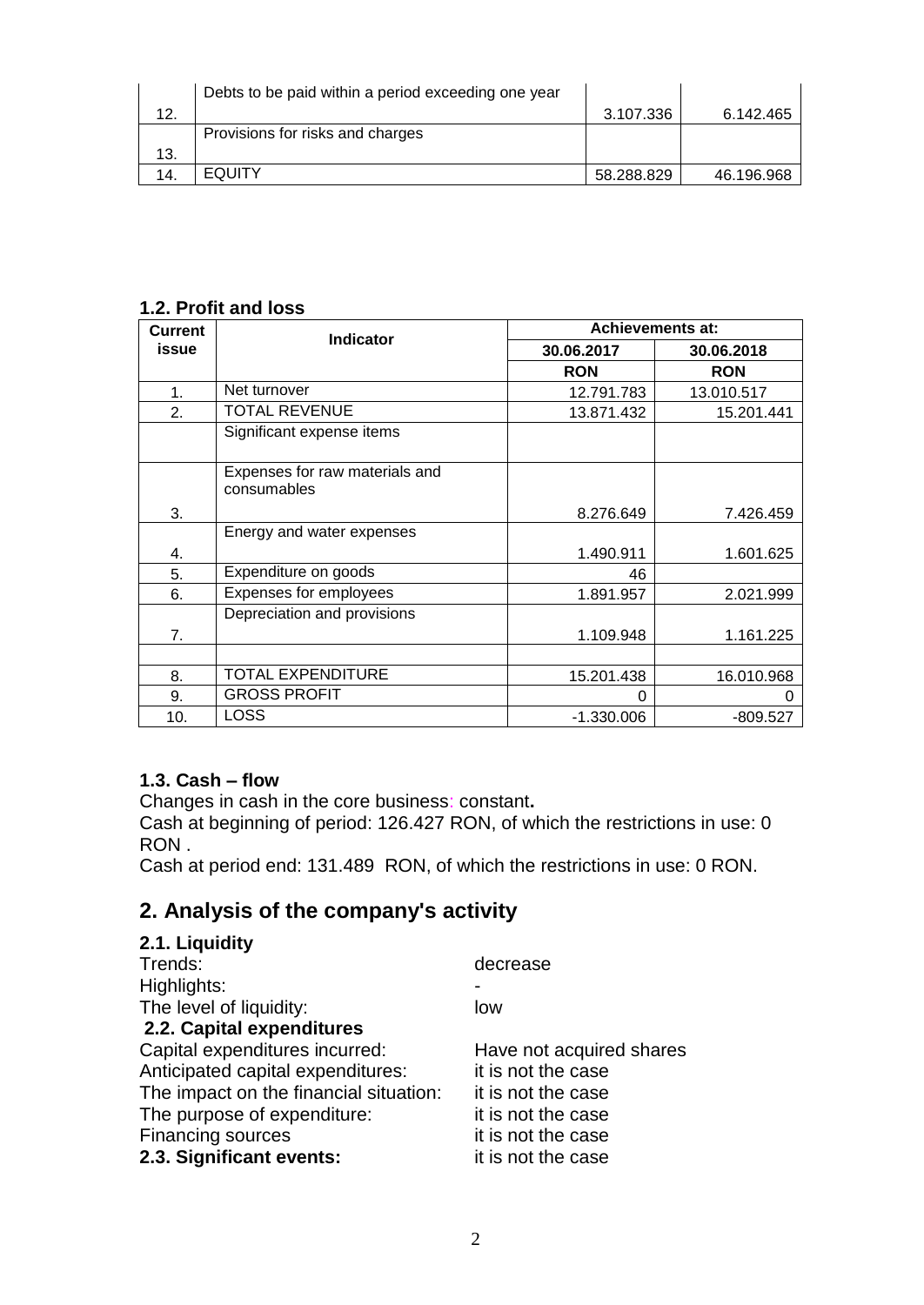# **3. Changes affecting capital and management company:**

It is not the case.

# **4. Significant transactions**

It is not the case.

**5. Audit:** We note that the first half of 2018, financial statements were not subject to an audit report.

**CHAIRMAN OF THE BOARD FINANCIAL MANAGER RADU VASILESCU CORINA ILIES**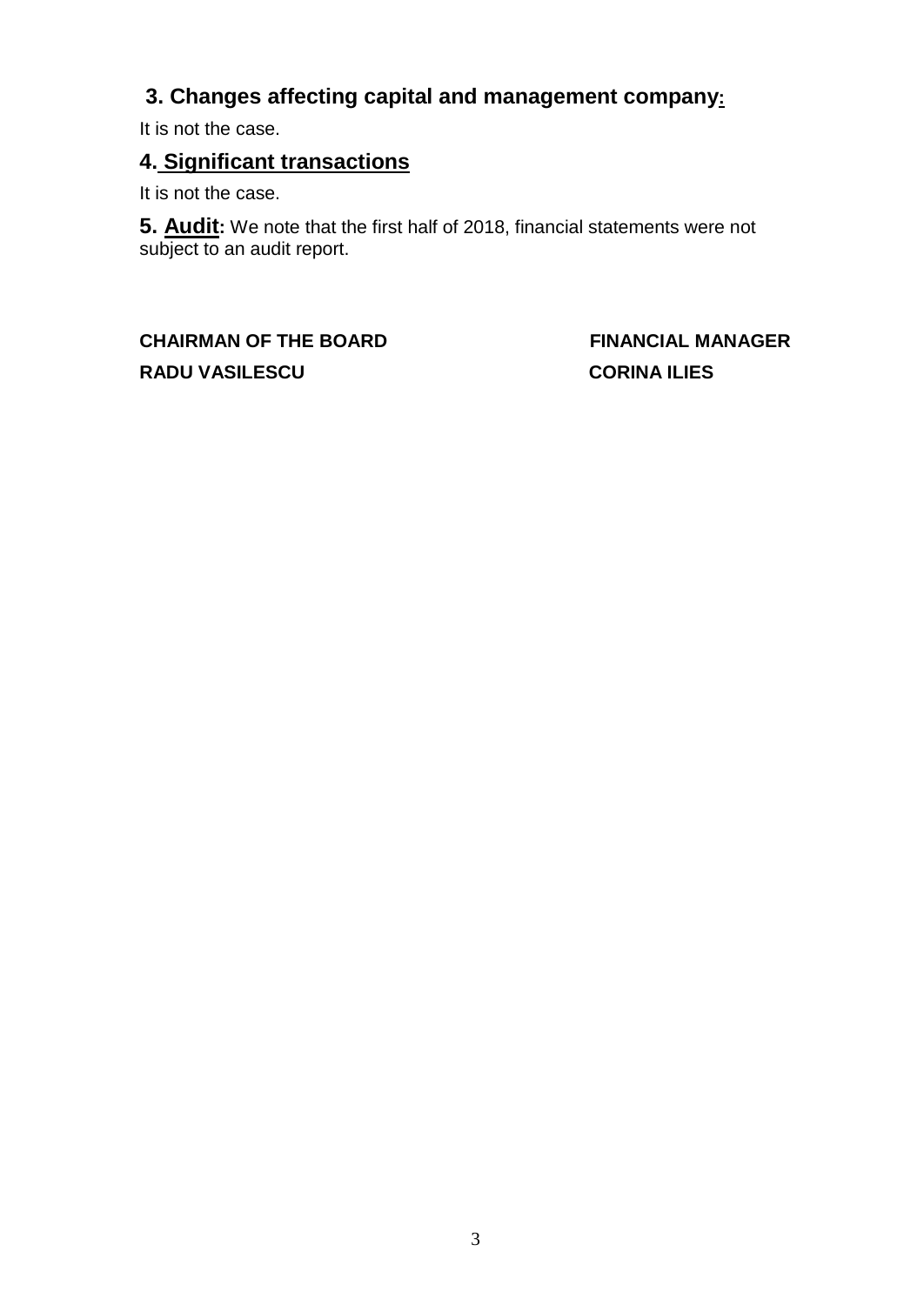S.C. Sinteza S.A.

### Individual and consolidated financial statements 30 June 2018

Prepared in accordance with International Financial Reporting Standards (IFRS) adopted by the European Union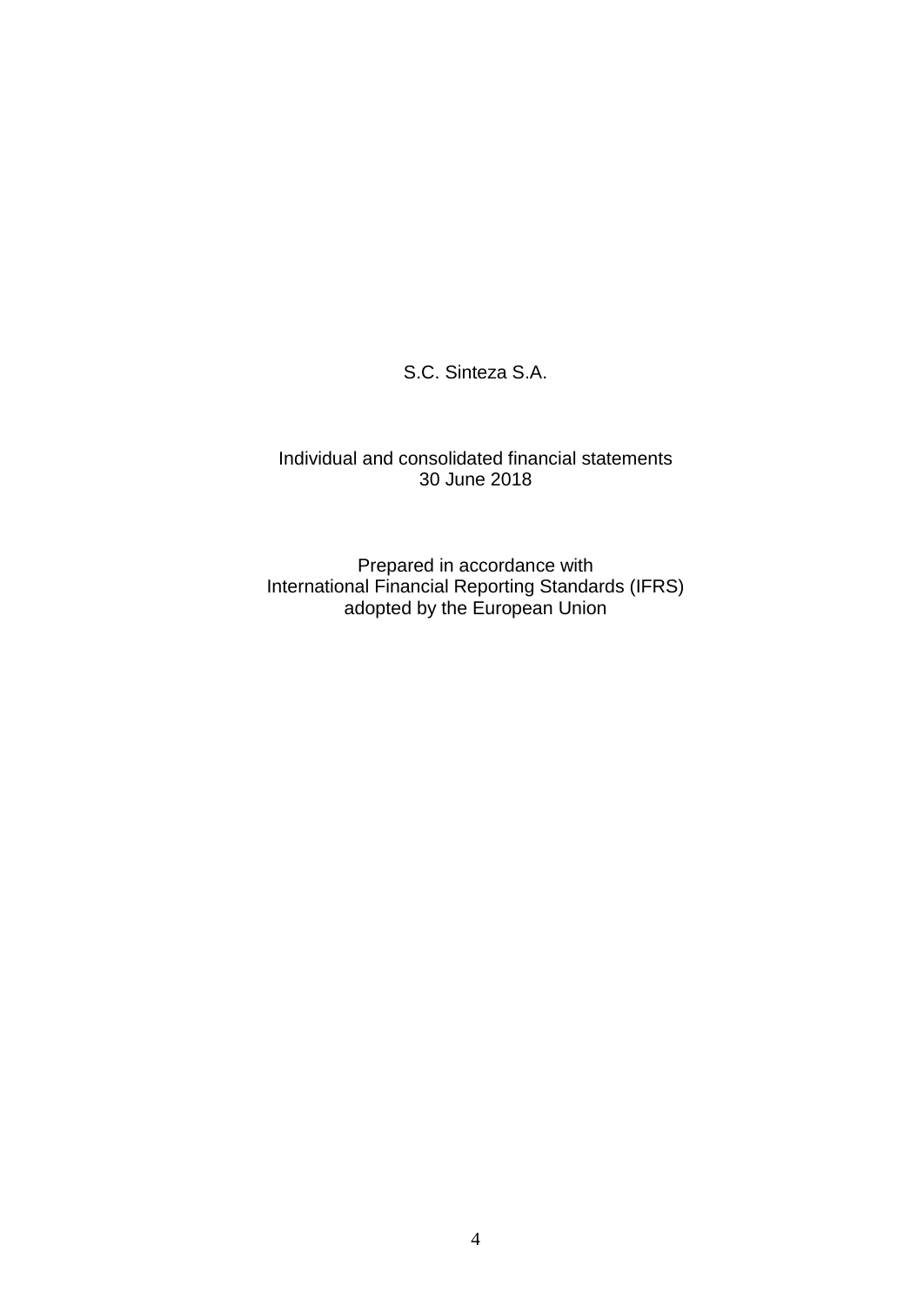### Contents:

## Financial statements

| Individual and consolidated statement of financial position 6 - 7   |  |
|---------------------------------------------------------------------|--|
| Individual and consolidated statement of comprehensive income 8 - 9 |  |
| Statement of changes in equity individual and consolidated10-11     |  |
|                                                                     |  |
|                                                                     |  |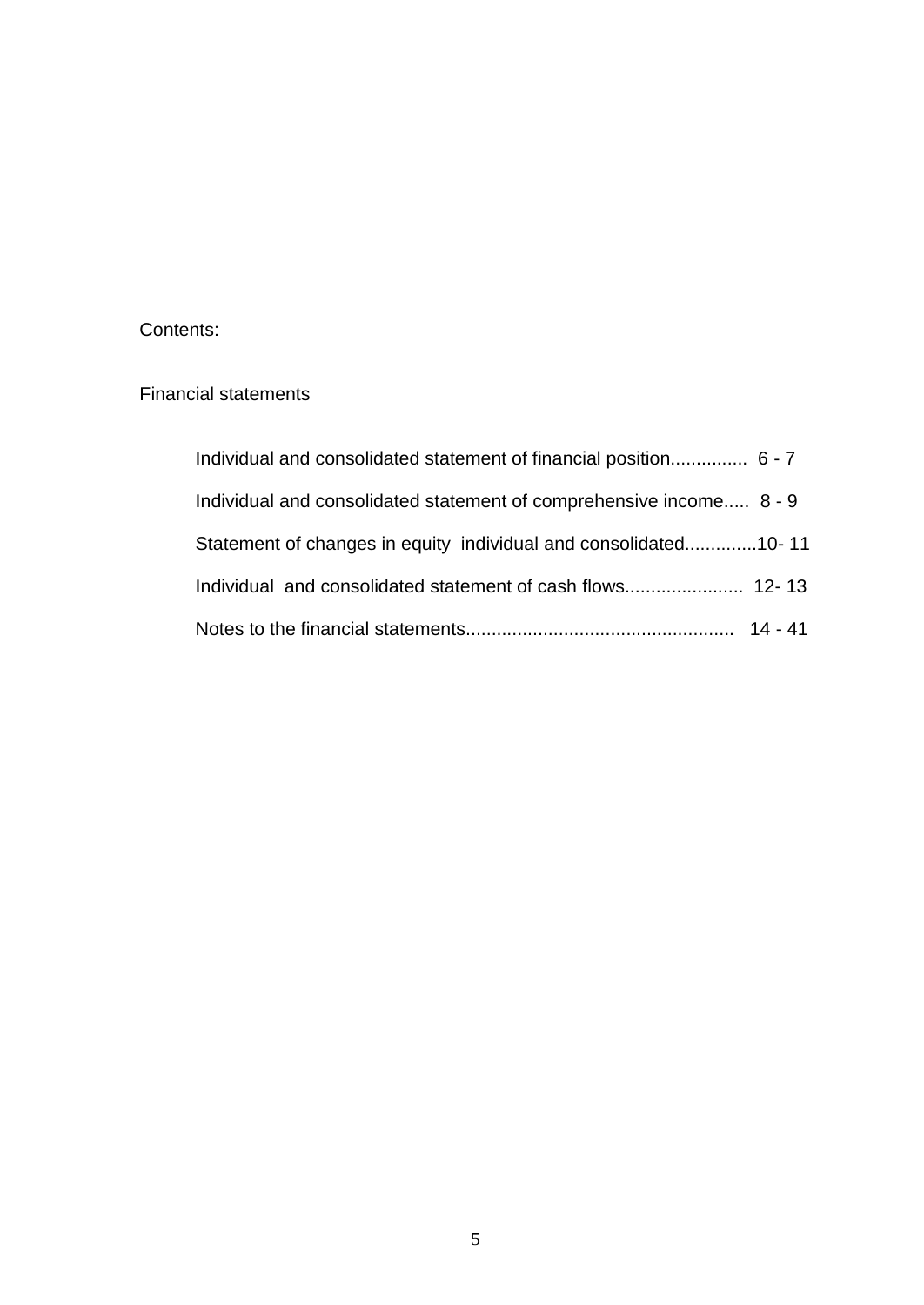## **Individual Financial Statements**

|                                                                | <b>RON</b>   | <b>RON</b> |  |  |
|----------------------------------------------------------------|--------------|------------|--|--|
| <b>Indicator</b>                                               | 31.12.2017   | 30.06.2018 |  |  |
| Tangible assets                                                |              |            |  |  |
| Land and land improvements                                     | 13.971.880   | 13.510.050 |  |  |
| <b>Building</b>                                                | 15.495.896   | 14.398.416 |  |  |
| Technical installations and means of transport                 | 14.573.186   | 14.891.681 |  |  |
| Furniture, office equipment                                    | 16.610       | 19.226     |  |  |
| Tangible assets under construction                             | 6.595.283    | 5.372.357  |  |  |
| Advances for property and equipment                            | 0            | 99.657     |  |  |
| Intangible assets                                              |              |            |  |  |
| Development expenses                                           | 0            | 0          |  |  |
| Concessions, patents, licenses, trademarks,                    |              |            |  |  |
| similar rights and assets and other intangibles                | 553.146      | 524.467    |  |  |
| <b>Financial assets</b>                                        | 0            |            |  |  |
| Shares in subsidiaries and other long term                     |              |            |  |  |
| investments                                                    | 26.444       | 27.996     |  |  |
| <b>Total Fixed assets</b>                                      | 51.232.445   | 48.843.850 |  |  |
| <b>Current assets</b>                                          |              |            |  |  |
| <b>Stocks</b>                                                  | 3.732.108    | 2.655.297  |  |  |
| Trade receivables and other receivables                        | 4.511.264    | 4.430.599  |  |  |
| Prepaid expenses                                               | 343.402      | 603.807    |  |  |
| Cash and cash equivalents                                      | 251.264      | 131.489    |  |  |
| Assets classified as held for sale                             | 4.164.340    | 4.164.340  |  |  |
| <b>Total Current assets</b>                                    | 13.002.378   | 11.985.532 |  |  |
| <b>Total Assets</b>                                            | 64.234.823   | 60.829.382 |  |  |
| Equity                                                         |              |            |  |  |
| Capital                                                        | 9.916.889    | 9.916.889  |  |  |
| Share premium                                                  | 0            | 0          |  |  |
| Reserves                                                       | 30.622.043   | 29.734.246 |  |  |
| Result for the year                                            | $-5.595.140$ | $-809.527$ |  |  |
| Earnings                                                       | 11.864.110   | 7.355.900  |  |  |
| Other components of equity                                     | -540         | $-540$     |  |  |
| <b>Total Equity</b>                                            | 46.807.362   | 46.196.968 |  |  |
| Long term liabilities                                          |              |            |  |  |
| Long term loans and other liabilities                          | 1.037.734    | 1.779.437  |  |  |
| Advance recorded revenue                                       | 0            | 0          |  |  |
| Provisions                                                     | 0            | $\Omega$   |  |  |
| Deferred tax liabilities                                       | 4.540.257    | 4.363.028  |  |  |
| <b>Total Long Term Liabilities</b>                             | 5.577.991    | 6.142.465  |  |  |
| <b>Current liabilities</b>                                     |              |            |  |  |
| Short term loans                                               | 4.991.902    | 3.382.782  |  |  |
| Trade payables and other liabilities, including<br>derivatives | 6.439.567    | 5.100.940  |  |  |
| Advance recorded revenue                                       | 281.102      | 6.227      |  |  |
| Provisions                                                     | 136.899      | 0          |  |  |
| Liabilities classified as held for sale                        | 0            | 0          |  |  |
| <b>Total Current Liabilities</b>                               | 11.849.460   | 8.489.949  |  |  |
| <b>Total Liabilities</b>                                       | 17.427.451   | 14.632.414 |  |  |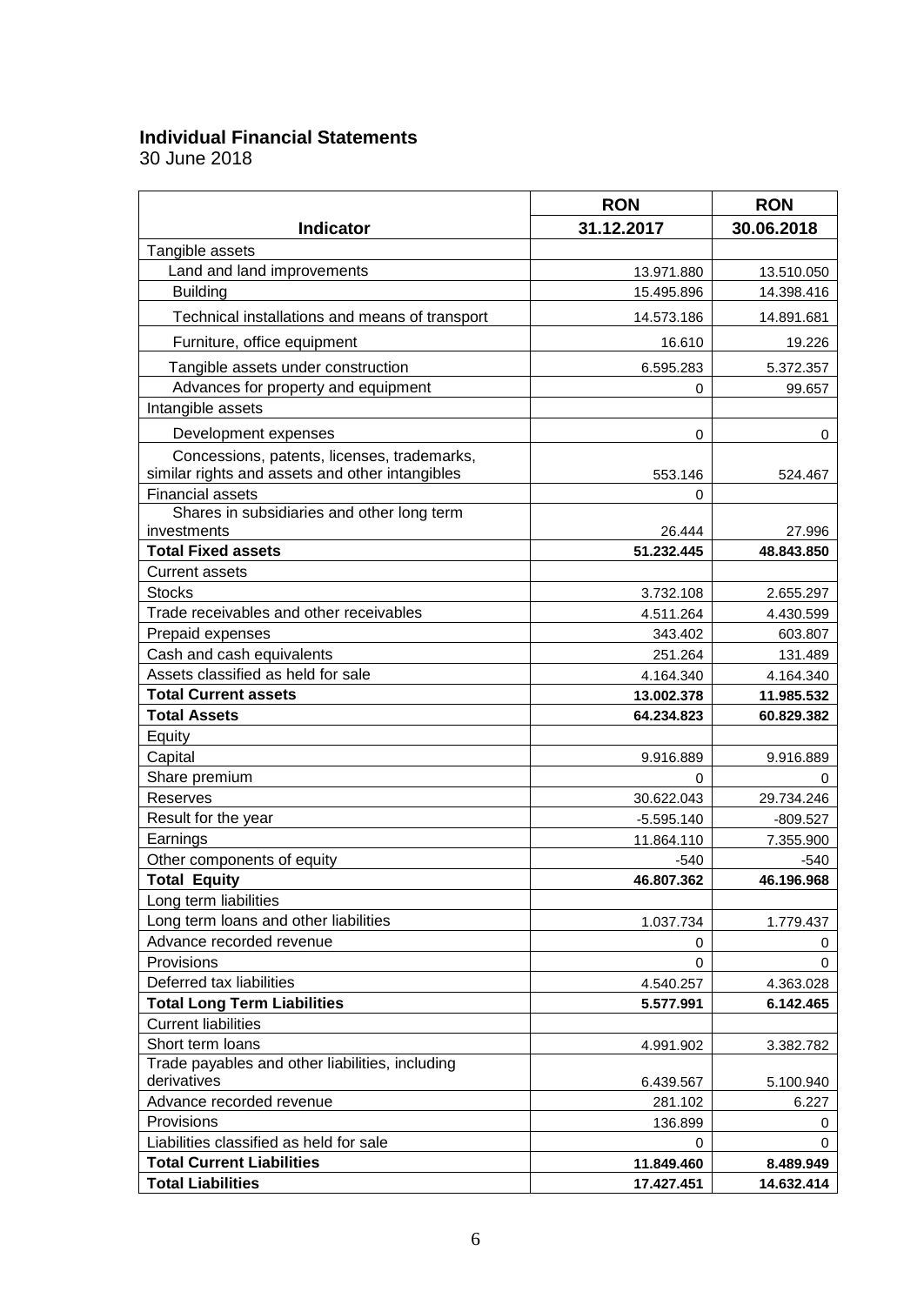#### **Consolidated statement of financial position**

|                                                 | <b>RON</b>   | <b>RON</b>   |  |  |  |
|-------------------------------------------------|--------------|--------------|--|--|--|
| <b>Indicator</b>                                | 31.12.2017   | 30.06.2018   |  |  |  |
| Tangible assets                                 |              |              |  |  |  |
| Land and land improvements                      | 13.971.880   | 13.510.050   |  |  |  |
| <b>Building</b>                                 | 15.495.896   | 14.398.416   |  |  |  |
| Technical installations and means of transport  | 14.702.368   | 14.965.046   |  |  |  |
| Furniture, office equipment                     | 16.610       | 19.226       |  |  |  |
| Tangible assets under construction              | 6.228.499    | 5.372.357    |  |  |  |
| Advances for property and equipment             | 0            | 99.657       |  |  |  |
| Intangible assets                               |              |              |  |  |  |
| Development expenses                            | $\mathbf 0$  | 0            |  |  |  |
| Concessions, patents, licenses, trademarks,     |              |              |  |  |  |
| similar rights and assets and other intangibles | 553.146      | 524.467      |  |  |  |
| <b>Financial assets</b>                         | 0            | 0            |  |  |  |
| Shares in subsidiaries and other long term      |              |              |  |  |  |
| investments                                     | 29.238       | 30.896       |  |  |  |
| <b>Total Fixed assets</b>                       | 50.997.637   | 48.920.115   |  |  |  |
| <b>Current assets</b>                           |              |              |  |  |  |
| <b>Stocks</b>                                   | 4.005.010    | 2.926.180    |  |  |  |
| Trade receivables and other receivables         | 3.150.254    | 2.708.650    |  |  |  |
| Prepaid expenses                                | 343.402      | 603.807      |  |  |  |
| Cash and cash equivalents                       | 252.048      | 137.043      |  |  |  |
| Assets classified as held for sale              | 4.164.340    | 4.164.340    |  |  |  |
| <b>Total Current assets</b>                     | 11.915.054   | 10.540.020   |  |  |  |
| <b>Total Assets</b>                             | 62.912.691   | 59.460.135   |  |  |  |
| Equity                                          |              |              |  |  |  |
| Capital                                         | 9.916.889    | 9.916.889    |  |  |  |
| Share premium                                   | 0            | 0            |  |  |  |
| Reserves                                        | 32.061.281   | 31.173.484   |  |  |  |
| Result for the year                             | $-6.015.232$ | $-1.157.044$ |  |  |  |
| Earnings                                        | 9.514.485    | 4.953.073    |  |  |  |
| Other components of equity                      | $-540$       | $-540$       |  |  |  |
| Minority interest                               | $-2.270$     | $-2.979$     |  |  |  |
| <b>Total Equity</b>                             | 45.474.613   | 44.882.883   |  |  |  |
| Long term liabilities                           |              |              |  |  |  |
| Long term loans and other liabilities           | 1.037.734    | 1.779.437    |  |  |  |
| Advance recorded revenue                        | 0            | 0            |  |  |  |
| Provisions                                      | 0            | 0            |  |  |  |
| Deferred tax liabilities                        | 4.540.257    | 4.363.028    |  |  |  |
| <b>Total Long Term Liabilities</b>              | 5.577.991    | 6.142.465    |  |  |  |
| <b>Current liabilities</b>                      |              |              |  |  |  |
| Short term loans                                | 4.991.902    | 3.382.782    |  |  |  |
| Trade payables and other liabilities, including |              |              |  |  |  |
| derivatives                                     | 6.441.679    | 5.045.778    |  |  |  |
| Advance recorded revenue                        | 281.102      | 6.227        |  |  |  |
| Provisions                                      | 145.404      | 0            |  |  |  |
| Liabilities classified as held for sale         | 0            | 0            |  |  |  |
| <b>Total Current Liabilities</b>                | 11.860.087   | 8.434.787    |  |  |  |
| <b>Total Liabilities</b>                        | 17.438.078   | 14.577.252   |  |  |  |
| <b>Total Equity and Liabilities</b>             | 62.912.691   | 59.460.135   |  |  |  |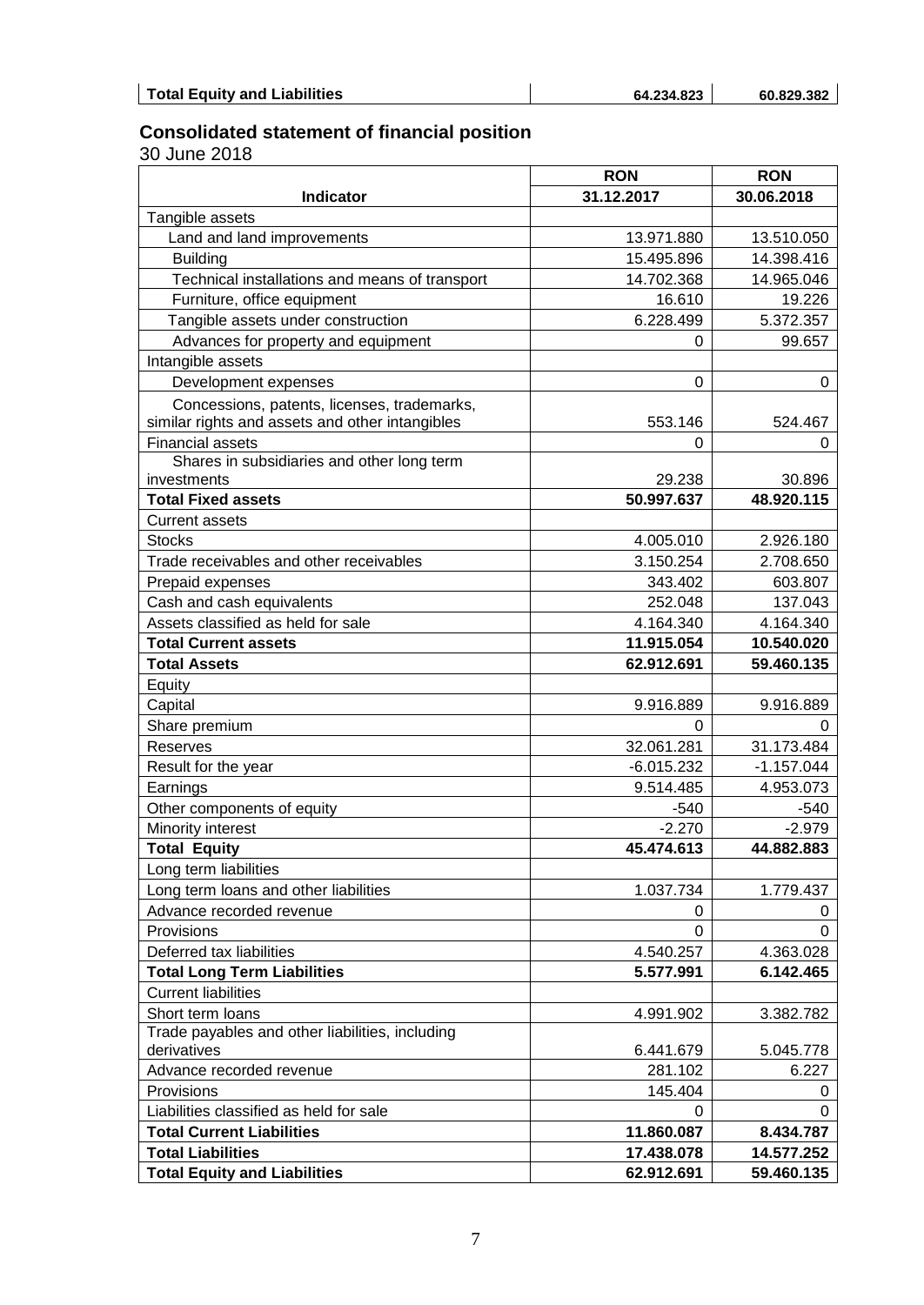#### **Individual Statement of Comprehensive Income**

|                                                     | <b>RON</b>   |              |
|-----------------------------------------------------|--------------|--------------|
| <b>Indicator</b>                                    | 30.06.2017   | 30.06.2018   |
| Continue activities                                 |              |              |
| Revenue                                             | 12.791.783   | 13.010.517   |
| Other incomes                                       | 84.293       | 3.208.611    |
| Stock variations                                    | 786.563      | $-1.129.040$ |
| <b>Total operating income</b>                       | 13.662.639   | 15.090.088   |
|                                                     |              |              |
| Expenditure on stocks                               | 8.276.695    | 7.426.459    |
| Expenditure on utilities                            | 1.490.911    | 1.601.625    |
| Employee benefits expense                           | 1.891.957    | 2.021.999    |
| Depreciation and amortization<br>of fixed assets    | 1.109.948    | 1.161.225    |
| Wins / losses on disposal of                        |              |              |
| property                                            | 50.122       | 1.699.820    |
| Adjustment of current assets                        |              |              |
| Provisions                                          |              |              |
| Other expenses                                      | 2.137.396    | 1.720.839    |
| <b>Total operating expenses</b>                     | 14.957.029   | 15.631.967   |
|                                                     |              |              |
| <b>Result of operational activity</b>               | $-1.294.390$ | $-541.879$   |
|                                                     |              |              |
| Financial income                                    | 219.963      | 111.354      |
| <b>Financial expenses</b>                           | 255.579      | 357.098      |
| <b>Net Financial Result</b>                         | $-35.616$    | $-245.744$   |
| <b>Result before tax</b>                            | $-1.330.006$ | -787.623     |
|                                                     |              |              |
| Current income tax expense                          |              |              |
| Deferred income tax expense                         |              | 21.904       |
| Income from deferred taxes                          |              |              |
| The result from continuing<br>activities            | $-1.330.006$ | $-809.527$   |
|                                                     |              |              |
| <b>Total comprehensive income</b><br>for the period | $-1.330.006$ | $-809.527$   |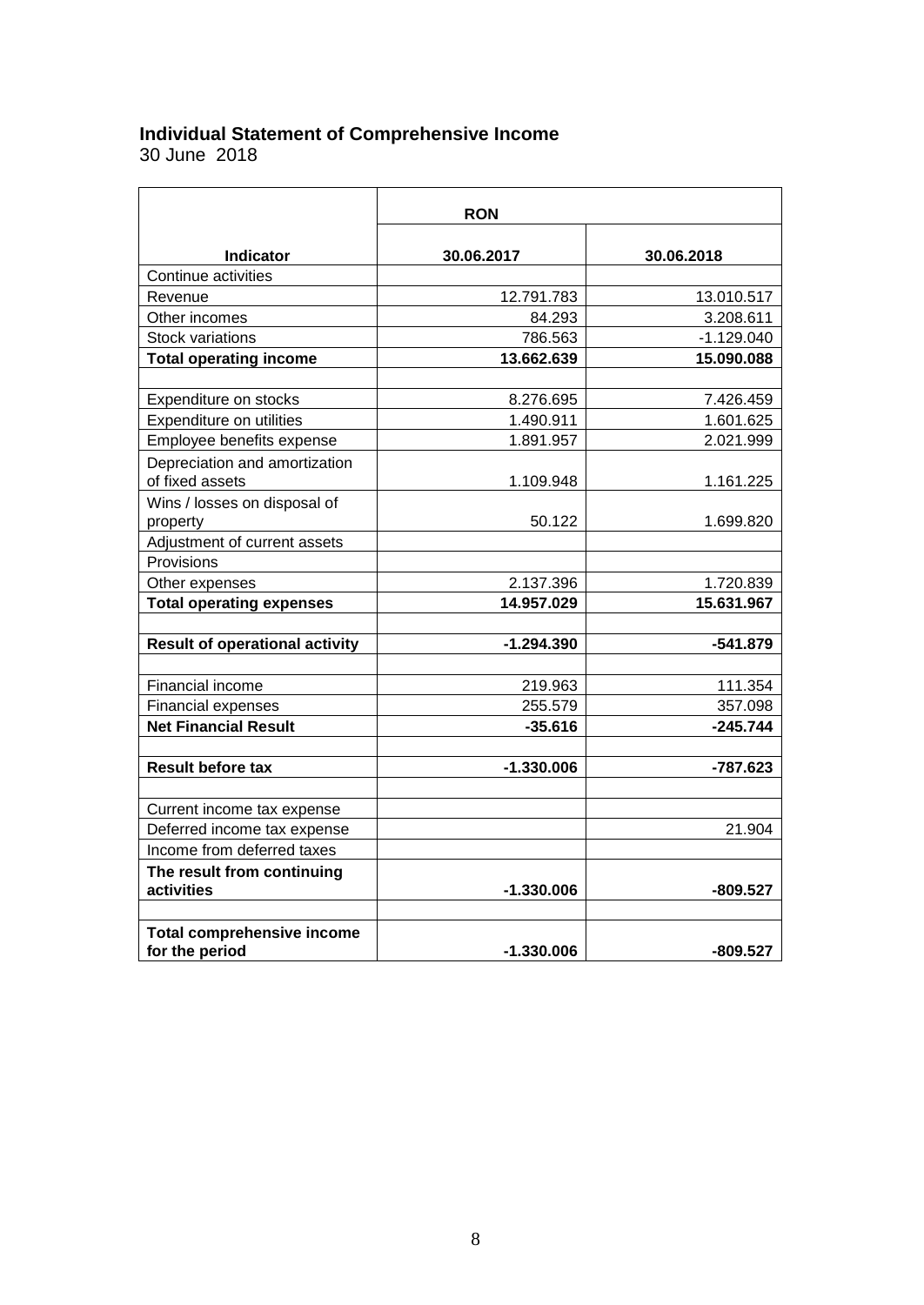### **Consolidated Statement of Comprehensive Income**

|                                                          | <b>RON</b>   |              |
|----------------------------------------------------------|--------------|--------------|
| Indicator                                                | 30.06.2017   | 30.06.2018   |
| Continue activities                                      |              |              |
| Revenue                                                  | 12.521.783   | 12.748.766   |
| Other incomes                                            | 84.293       | 3.217.116    |
| <b>Stock variations</b>                                  | 786.563      | $-1.129.040$ |
| <b>Total operating income</b>                            | 13.392.639   | 14.836.842   |
|                                                          |              |              |
| Expenditure on stocks                                    | 8.357.155    | 7.436.487    |
| Expenditure on utilities                                 | 1.490.911    | 1.601.625    |
| Employee benefits expense                                | 2.155.052    | 2.259.457    |
| Depreciation and amortization                            |              |              |
| of fixed assets                                          | 1.119.175    | 1.170.452    |
| Wins / losses on disposal of<br>property                 | 50.122       | 1.699.820    |
| Adjustment of current assets                             |              | 86.559       |
| Provisions                                               |              |              |
| Other expenses                                           | 1.726.288    | 1.472.547    |
| <b>Total operating expenses</b>                          | 14.898.703   | 15.726.947   |
|                                                          |              |              |
| <b>Result of operational activity</b>                    | $-1.506.064$ | $-890.105$   |
|                                                          |              |              |
| Financial income                                         | 219.963      | 111.354      |
| <b>Financial expenses</b><br><b>Net Financial Result</b> | 255.579      | 357.098      |
|                                                          | $-35.616$    | $-245.744$   |
| <b>Result before tax</b>                                 | $-1.541.680$ | $-1.135.849$ |
|                                                          |              |              |
| Current income tax expense                               |              |              |
| Deferred income tax expense                              |              | 21.904       |
| Income from deferred taxes                               |              |              |
| The result from continuing<br>activities                 | $-1.541.680$ | $-1.157.753$ |
| Minority interest                                        |              | 709          |
| <b>Total comprehensive income</b>                        |              |              |
| for the period                                           | $-1.541.680$ | $-1.157.044$ |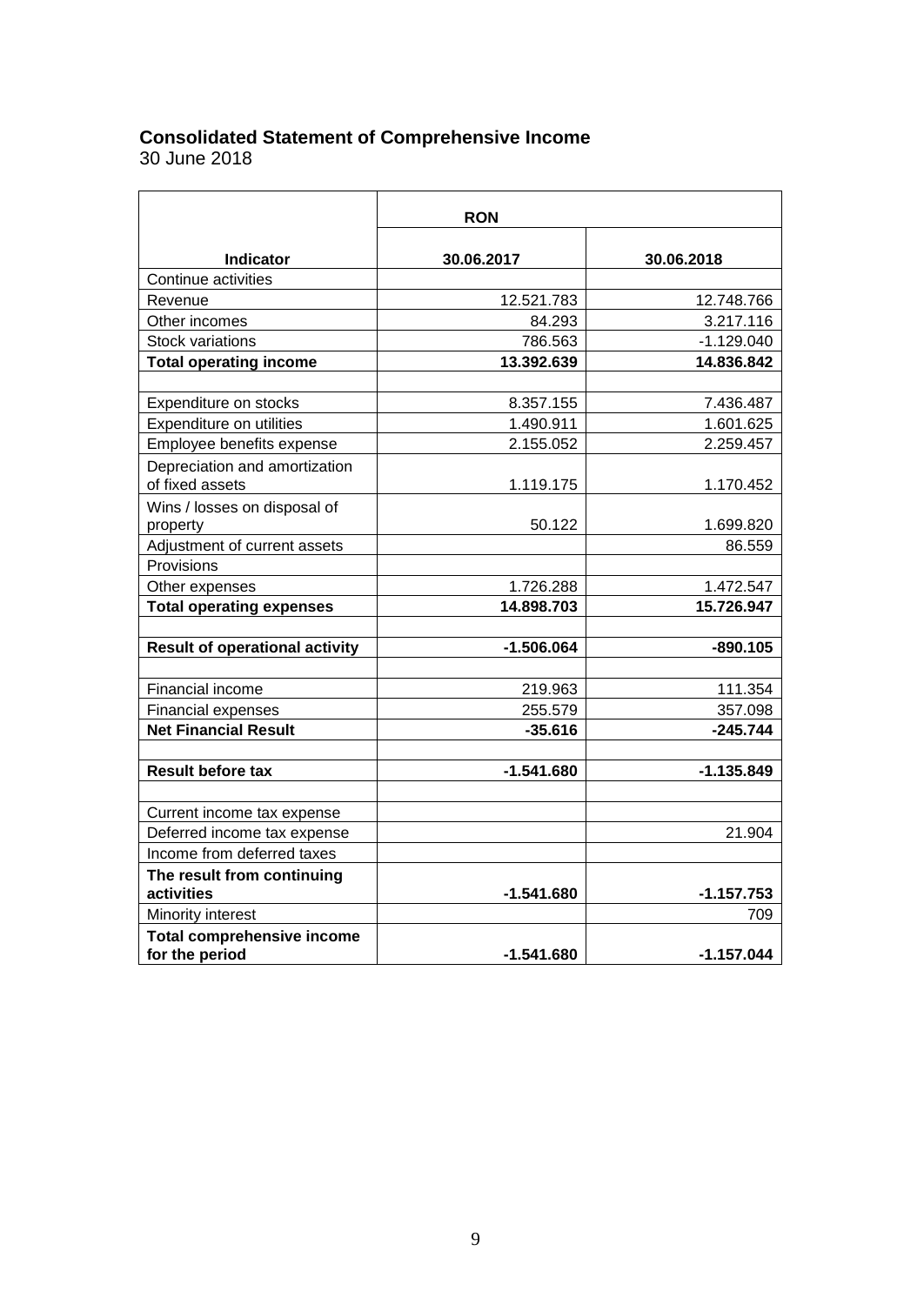### Statement of changes in equity - individual 30 June 2018

| Amending equity sources                                                      | Capital        | Share<br>premium | Equity<br>instrume<br>nts<br>issued | Other<br>equity | The<br>cumulative<br>value of<br>other<br>comprehe<br>nsive<br>income | Retained<br>earnings | Revaluation<br>reserves | Other<br>reserves | $(-)$ Own<br>shares | Profit or loss<br>$(-)$<br>attributable to<br>equity<br>holders of<br>parent<br>company | $(-)$<br><b>Dividends</b><br>Interim | Minority interest<br>The cumulativ<br>value of<br>other compreh.<br>income | Other<br>elements | Total      |
|------------------------------------------------------------------------------|----------------|------------------|-------------------------------------|-----------------|-----------------------------------------------------------------------|----------------------|-------------------------|-------------------|---------------------|-----------------------------------------------------------------------------------------|--------------------------------------|----------------------------------------------------------------------------|-------------------|------------|
| $\Omega$                                                                     | $\overline{1}$ | 2                | 3                                   | $\overline{4}$  | 5                                                                     | 6                    | $\overline{7}$          | 8                 | 9                   | 10                                                                                      | 11                                   | 12                                                                         | 13                | 14         |
| <b>Opening Balance (before</b><br>restatement)                               |                |                  |                                     |                 |                                                                       |                      |                         |                   |                     |                                                                                         |                                      |                                                                            |                   |            |
| The effect of corrections of errors                                          |                |                  |                                     |                 |                                                                       |                      |                         |                   |                     |                                                                                         |                                      |                                                                            |                   |            |
| The effect of changes in accounting<br>policies                              |                |                  |                                     |                 |                                                                       |                      |                         |                   |                     |                                                                                         |                                      |                                                                            |                   |            |
| <b>Opening Balance (current period)</b>                                      | 9916889        |                  |                                     |                 | $-5595140$                                                            | 11864109             | 26518210                | 4103834           | 540                 |                                                                                         |                                      |                                                                            |                   | 46807362   |
| Ordinary bond issue                                                          |                |                  |                                     |                 |                                                                       |                      |                         |                   |                     |                                                                                         |                                      |                                                                            |                   |            |
| Preferred shares issued                                                      |                |                  |                                     |                 |                                                                       |                      |                         |                   |                     |                                                                                         |                                      |                                                                            |                   |            |
| Other capital instruments issued                                             |                |                  |                                     |                 |                                                                       |                      |                         |                   |                     |                                                                                         |                                      |                                                                            |                   |            |
| Exercise or expiration of other capital<br>instruments issued                |                |                  |                                     |                 |                                                                       |                      |                         |                   |                     |                                                                                         |                                      |                                                                            |                   |            |
| Conversion of debt into equity                                               |                |                  |                                     |                 |                                                                       |                      |                         |                   |                     |                                                                                         |                                      |                                                                            |                   |            |
| Capital reduction                                                            |                |                  |                                     |                 |                                                                       |                      |                         |                   |                     |                                                                                         |                                      |                                                                            |                   |            |
| Dividends                                                                    |                |                  |                                     |                 |                                                                       |                      |                         |                   |                     |                                                                                         |                                      |                                                                            |                   |            |
| Purchase of own shares                                                       |                |                  |                                     |                 |                                                                       |                      |                         |                   |                     |                                                                                         |                                      |                                                                            |                   |            |
| The sale or cancellation of own shares                                       |                |                  |                                     |                 |                                                                       |                      |                         |                   |                     |                                                                                         |                                      |                                                                            |                   |            |
| The reclassification of financial<br>instruments from equity into debt       |                |                  |                                     |                 |                                                                       |                      |                         |                   |                     |                                                                                         |                                      |                                                                            |                   |            |
|                                                                              |                |                  |                                     |                 | 5595140                                                               | $-5595140$           | 1368013                 |                   |                     |                                                                                         |                                      |                                                                            |                   |            |
| Transfers between components of<br>equity                                    |                |                  |                                     |                 |                                                                       |                      |                         |                   |                     |                                                                                         |                                      |                                                                            |                   | 1368013    |
| Increases or (-) decreases in equity<br>resulting from business combinations |                |                  |                                     |                 |                                                                       |                      |                         |                   |                     |                                                                                         |                                      |                                                                            |                   |            |
| Payments in shares                                                           |                |                  |                                     |                 |                                                                       |                      |                         |                   |                     |                                                                                         |                                      |                                                                            |                   |            |
| Other increases or (-) decreases in<br>equity                                |                |                  |                                     |                 |                                                                       | 1086931              | 2255811                 |                   |                     |                                                                                         |                                      |                                                                            |                   | $-1168880$ |
| Total comprehensive income for the<br>year                                   |                |                  |                                     |                 | $-809527$                                                             |                      |                         |                   |                     |                                                                                         |                                      |                                                                            |                   | $-809527$  |
| Balance at closing (current period)                                          | 9916889        |                  |                                     |                 | $-809527$                                                             | 7355900              | 25630412                | 4103834           | 540                 |                                                                                         |                                      |                                                                            |                   | 46196968   |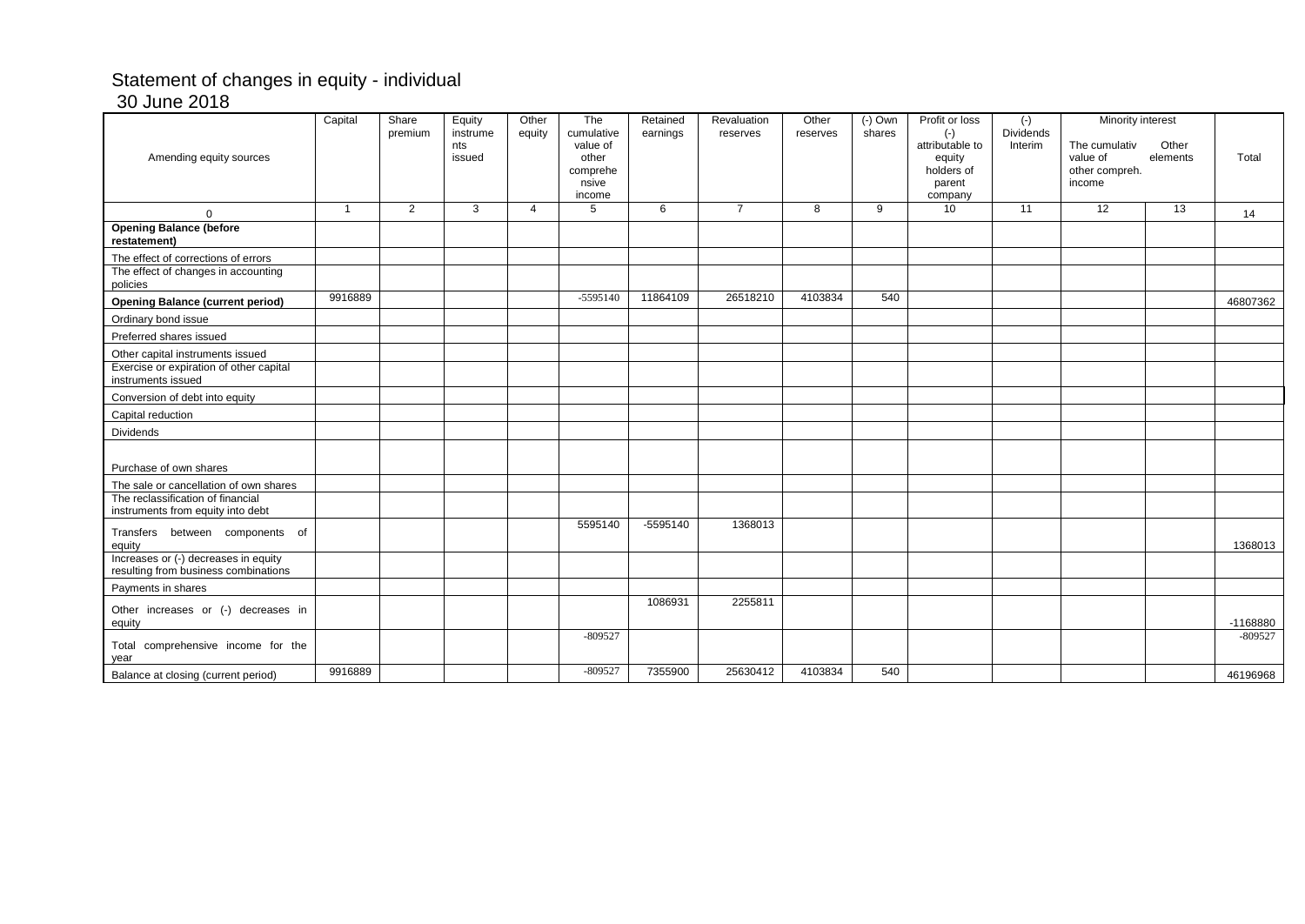### Statement of changes in equity - consolidated 30 June 2018

|                                                                              | Capital        | Prime de | Instrum.      | Alte           | Valoarea         | Rezultatul | Rezerve de     | Alte    | $(-)$              | Profit sau                | $(-)$                   | Interese minoritare |          |            |
|------------------------------------------------------------------------------|----------------|----------|---------------|----------------|------------------|------------|----------------|---------|--------------------|---------------------------|-------------------------|---------------------|----------|------------|
|                                                                              | social         | capital  | De<br>capital | capital<br>uri | cumul. a<br>alor | reportat   | reeval.        | rezerve | Actiuni<br>proprii | pierdere(-)<br>atribuibil | Dividende<br>interimare | Valoarea            | Alte     |            |
| Surse de modificare a capitalurilor                                          |                |          | emise         | proprii        | elemente         |            |                |         |                    | detinat. De               |                         | Cumul, a            | elemente | Total      |
| proprii                                                                      |                |          |               |                | ale rezult.      |            |                |         |                    | capitaluri                |                         | altor elem.         |          |            |
|                                                                              |                |          |               |                | global           |            |                |         |                    | proprii ale               |                         | ale rez.            |          |            |
|                                                                              |                |          |               |                |                  |            |                |         |                    | soc. mama                 |                         | global              |          |            |
| $\Omega$                                                                     | $\overline{1}$ | 2        | 3             | $\overline{4}$ | 5                | 6          | $\overline{7}$ | 8       | 9                  | 10                        | 11                      | 12                  | 13       | 14         |
| <b>Opening Balance (before</b><br>restatement)                               |                |          |               |                |                  |            |                |         |                    |                           |                         |                     |          |            |
| The effect of corrections of errors                                          |                |          |               |                |                  |            |                |         |                    |                           |                         |                     |          |            |
| The effect of changes in accounting<br>policies                              |                |          |               |                |                  |            |                |         |                    |                           |                         |                     |          |            |
| <b>Opening Balance (current period)</b>                                      | 9916889        |          |               |                | $-6015232$       | 9514485    | 26554145       | 5507136 | 540                |                           |                         | 2270                |          | 45474613   |
| Ordinary bond issue                                                          |                |          |               |                |                  |            |                |         |                    |                           |                         |                     |          |            |
| Preferred shares issued                                                      |                |          |               |                |                  |            |                |         |                    |                           |                         |                     |          |            |
| Other capital instruments issued                                             |                |          |               |                |                  |            |                |         |                    |                           |                         |                     |          |            |
| Exercise or expiration of other capital<br>instruments issued                |                |          |               |                |                  |            |                |         |                    |                           |                         |                     |          |            |
| Conversion of debt into equity                                               |                |          |               |                |                  |            |                |         |                    |                           |                         |                     |          |            |
| Capital reduction                                                            |                |          |               |                |                  |            |                |         |                    |                           |                         |                     |          |            |
| Dividends                                                                    |                |          |               |                |                  |            |                |         |                    |                           |                         |                     |          | -4499622   |
|                                                                              |                |          |               |                |                  |            |                |         |                    |                           |                         |                     |          |            |
| Purchase of own shares                                                       |                |          |               |                |                  |            |                |         |                    |                           |                         |                     |          |            |
| The sale or cancellation of own shares                                       |                |          |               |                |                  |            |                |         |                    |                           |                         |                     |          |            |
| The reclassification of financial<br>instruments from equity into debt       |                |          |               |                |                  |            |                |         |                    |                           |                         |                     |          |            |
|                                                                              |                |          |               |                | 5648467          | -5648467   | 1368013        |         |                    |                           |                         |                     |          |            |
| Transfers between components of<br>equity                                    |                |          |               |                |                  |            |                |         |                    |                           |                         |                     |          | 1368013    |
| Increases or (-) decreases in equity<br>resulting from business combinations |                |          |               |                |                  |            |                |         |                    |                           |                         |                     |          |            |
| Payments in shares                                                           |                |          |               |                |                  |            |                |         |                    |                           |                         |                     |          |            |
| Other increases or (-) decreases in<br>equity                                |                |          |               |                | 366766           | 1087055    | $-2255811$     |         |                    |                           |                         |                     |          | $-801990$  |
|                                                                              |                |          |               |                | $-1157044$       |            |                |         |                    |                           |                         | 709                 |          | $-1157753$ |
| Total comprehensive income for the<br>year                                   |                |          |               |                |                  |            |                |         |                    |                           |                         |                     |          |            |
| Balance at closing (current period)                                          | 9916889        |          |               |                | $-1157043$       | 4953073    | 25666347       | 5507136 | 540                |                           |                         | 2979                |          | 44882883   |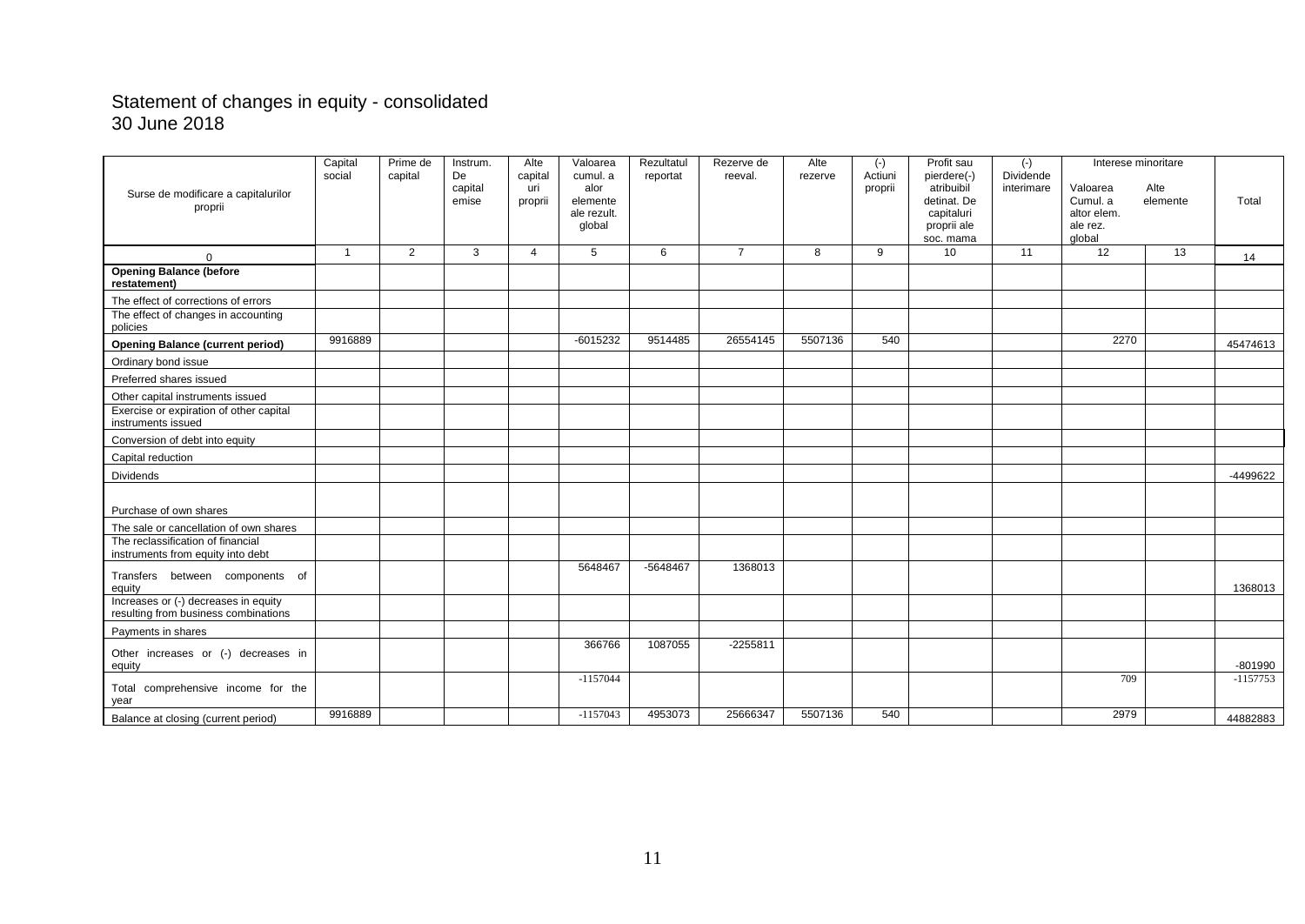# **Individual Statement of Cash Flows**

|                                                  | 30.06.2017   | 30.06.2018   |
|--------------------------------------------------|--------------|--------------|
| Cash flows from operating activities             |              |              |
| Receivables from clients                         | 12.960.660   | 12.887.917   |
| Other receipts (including VAT)                   | 545.951      | 342.919      |
| Payments to suppliers                            | 14.060.719   | 11.894.291   |
| Payments to employees                            | 1.049.483    | 1.092.597    |
| Payments to budget                               | 3.628.051    | 262.829      |
| Other payments                                   | 633.907      | 1.570.714    |
| Net cash from operating activities               | $-5.865.549$ | $-1.589.595$ |
|                                                  |              |              |
| Cash flows from investing activities             |              |              |
| Payments for the acquisition of fixed assets     | 0            | 324.619      |
| Proceeds from sale of tangible assets            | 4.346.010    | 2.792.814    |
| Interest received                                | 0            | 0            |
| Net cash from investing activities               | 4.346.010    | 2.468.195    |
|                                                  |              |              |
| Net cash from financing activities               |              |              |
| Proceeds from borrowings                         | 8.253.217    | 7.031.626    |
| Interest paid and refund loans                   | 5.898.748    | 8.029.887    |
| Dividends paid                                   | 3.810.000    |              |
| Net cash from financing activities               | $-1.455.531$ | $-998.261$   |
|                                                  |              |              |
| Increase / (Decrease) net cash                   | $-2.975.070$ | $-119.661$   |
|                                                  |              |              |
| Cash and cash equivalents at beginning of period | 3.101.497    | 251.150      |
|                                                  |              |              |
| Cash and cash equivalents at end of period       | 126.427      | 131.489      |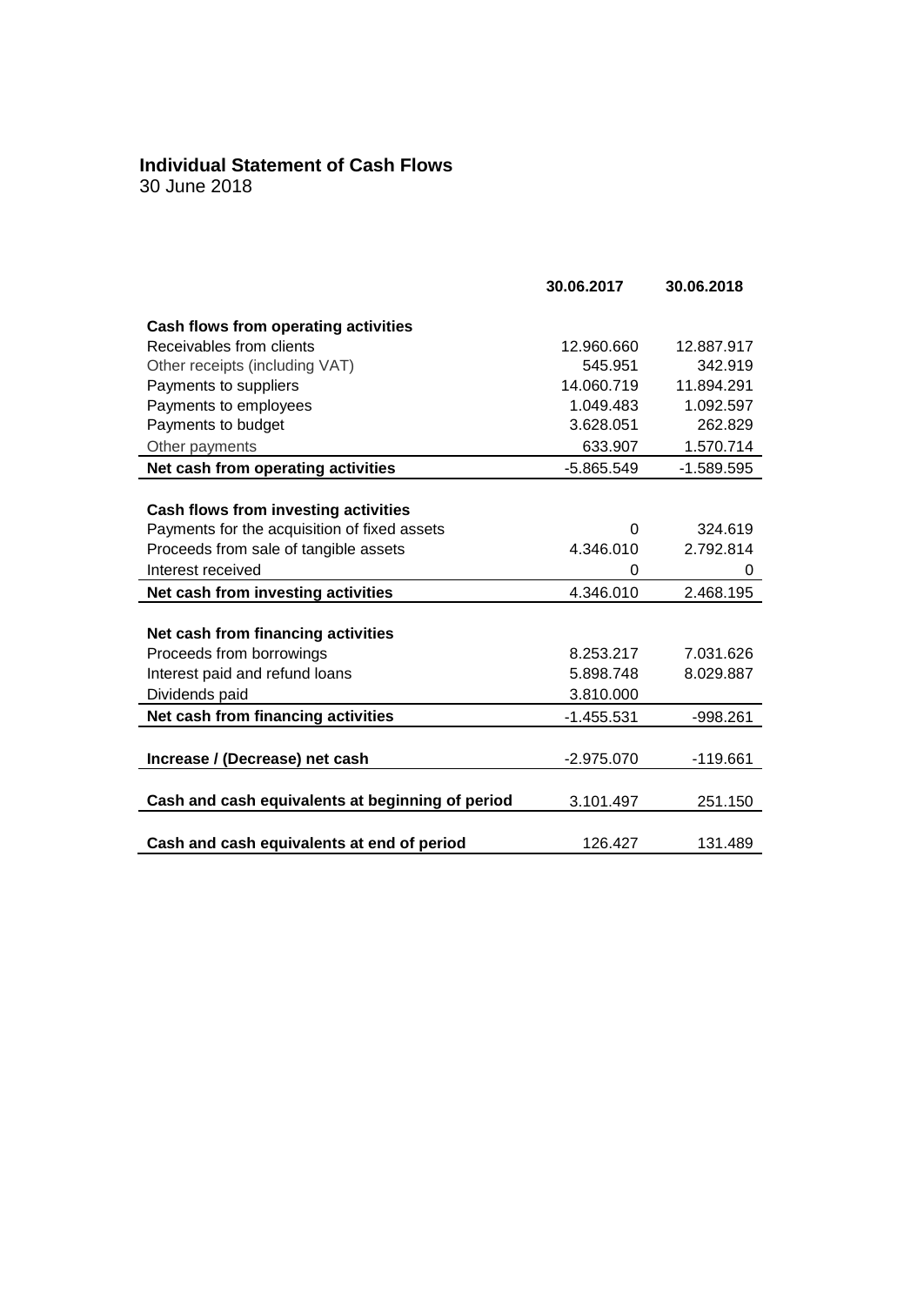### **Consolidated Statement of Cash Flows**

|                                                  | 30.06.2017   | 30.06.2018   |
|--------------------------------------------------|--------------|--------------|
| Cash flows from operating activities             |              |              |
| Receivables from clients                         | 13.586.165   | 13.049.101   |
| Other receipts (including VAT)                   | 545.951      | 342.919      |
| Payments to suppliers                            | 14.411.680   | 11.911.191   |
| Payments to employees                            | 1.189.833    | 1.224.546    |
| Payments to budget                               | 3.749.788    | 264.084      |
| Other payments                                   | 650.957      | 1.577.024    |
| Net cash from operating activities               | $-5.870.142$ | $-1.584.825$ |
|                                                  |              |              |
| Cash flows from investing activities             |              |              |
| Payments for the acquisition of fixed assets     | $\Omega$     | 324.619      |
| Proceeds from sale of tangible assets            | 4.346.010    | 2.792.814    |
| Interest received                                | 0            | 0            |
| Net cash from investing activities               | 4.346.010    | 2.468.195    |
|                                                  |              |              |
| Net cash from financing activities               |              |              |
| Proceeds from borrowings                         | 8.253.217    | 7.031.626    |
| Interest paid and refund loans                   | 5.898.748    | 8.029.887    |
| Dividends paid                                   | 3.810.000    |              |
| Net cash from financing activities               | $-1.455.531$ | $-998.261$   |
|                                                  |              |              |
| Increase / (Decrease) net cash                   | $-2.979.663$ | $-114.891$   |
|                                                  |              |              |
| Cash and cash equivalents at beginning of period | 3.108.976    | 251.934      |
|                                                  |              |              |
| Cash and cash equivalents at end of period       | 129.313      | 137.043      |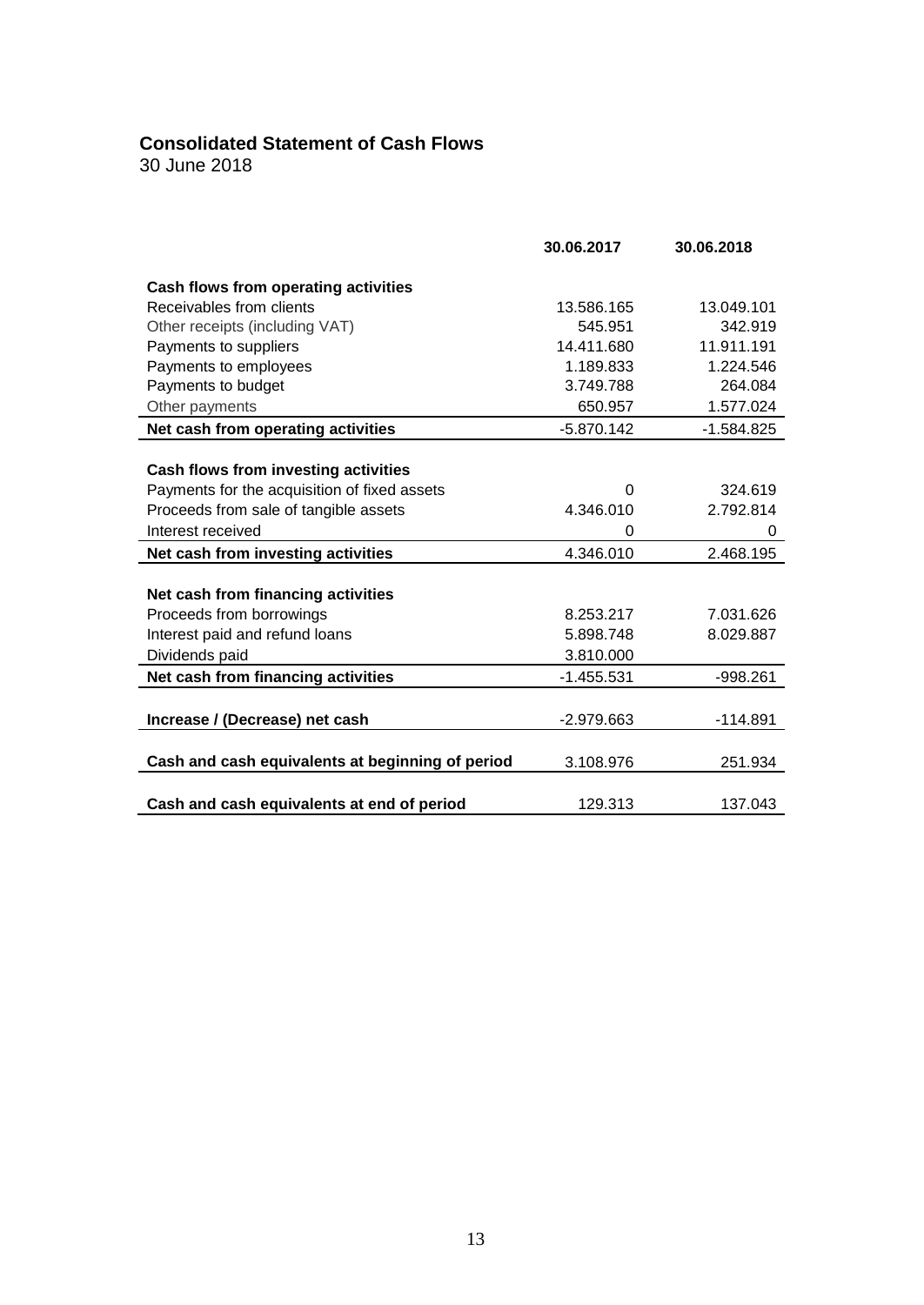### **Notes to the financial statements**

### **1. Reporting entity**

The parent company SC Sinteza S.A. it is headquartered in Oradea, Borsului road, No.35, no. of Commercial Register J / 05/197/1991. It is a joint stock company and operates in Romania in accordance with Law No.31 / 1990 on commercial companies.

The activity of the Company is the production and marketing of basic organic chemical products - CAEN code 2014.

The Company's shares are listed on the Bucharest Stock Exchange, category II, with STZ sign company.

| Current | Name                                | Percentage owned |
|---------|-------------------------------------|------------------|
| issue   |                                     |                  |
|         | BT Asset Management S.A.I. S.A., by | 51,8898          |
|         | F.I.I. BT Invest 1                  |                  |
|         | Tincau Tibor                        | 28,1346          |
| વ       | Other shareholders                  | 19,9756          |
|         | Total                               | 100,0000         |

#### On 30.06.2018, the parent company is owned by the following shareholders:

Situation shares and shareholders is kept by SC Depozitarul Central SA Bucharest.

### **Entity to consolidation**

For the first half of 2018 was included in the consolidation of the commercial company SC CHIMPROD SA, with the following identification data:

Company Name: SC CHIMPROD S.A. Headquarters: Oradea, No.35 sos.Borsului Phone number / fax: 0259 456 110 Tax registration code: (RO) 67345 Commercial Register: J / 05/1984/1992 Share capital: 90.000 Lei

Company's shares CHIMPROD S.A., they are not traded on the regulated market of securities.

The company is managed by a mandate by SC Sinteza SA, having as permanent representative Mr. Pasula Claudiu Sorin. Stake of SC Sinteza S.A. is 99.765% and the stake of non-controlling interest is 0.235%.

### **Issuing date of publication of financial statements**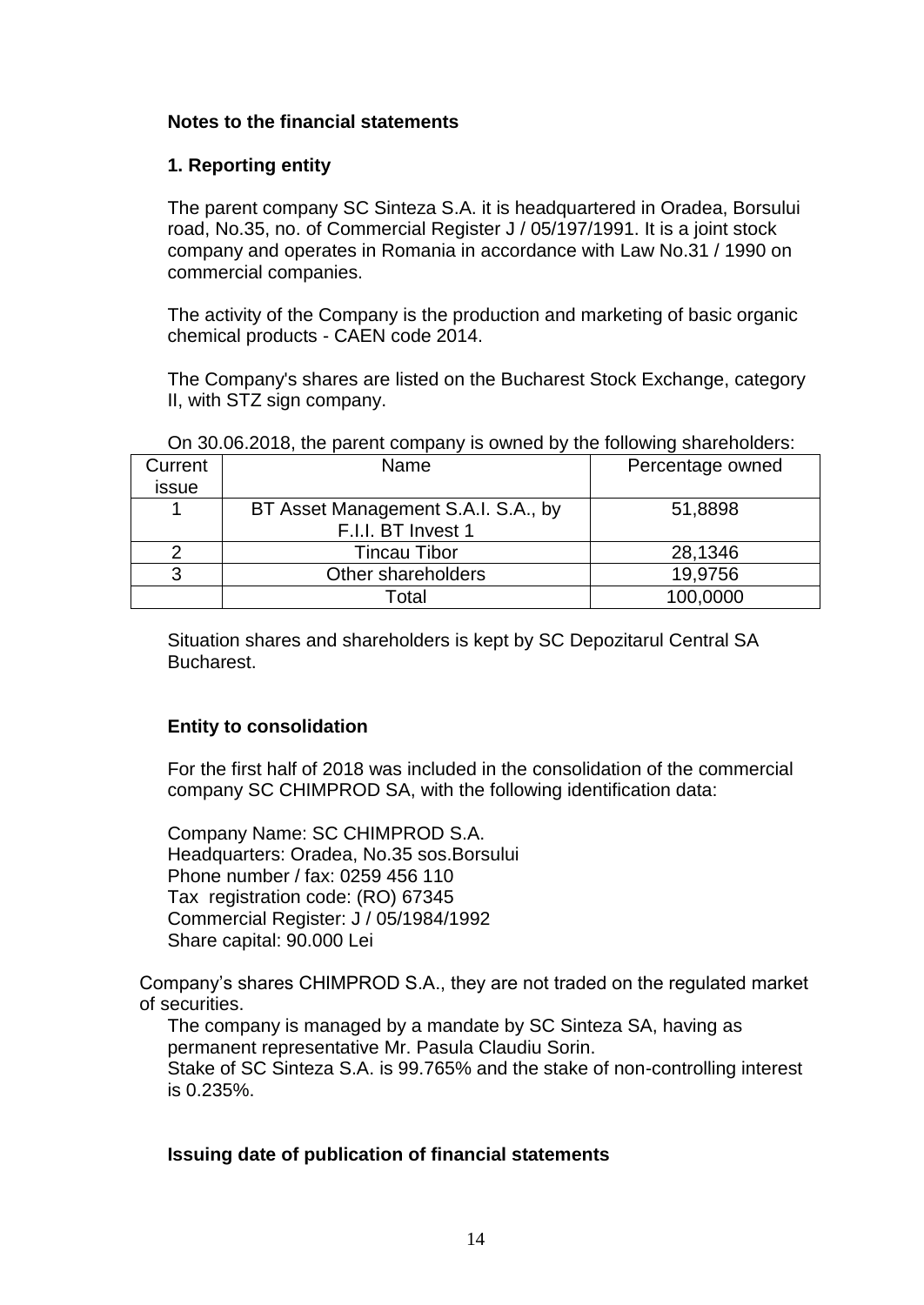Financial communication calendar is approved by the Company's executive management in accordance with statutory provisions and communicated to the public through the company's website.

### **2. Basis of preparation**

### **Statement of Compliance**

The individual financial statements and consolidated the Group are prepared in accordance with International Financial Reporting Standards (IFRS). Starting with financial year 2012, the Company and the Group are required to apply International Financial Reporting Standards (IFRS), since the parent company shares are listed on the Bucharest Stock Exchange.

### **Basis of consolidation**

The consolidated financial statements contain the financial statements of the parent company SC Sinteza S.A. and the company in the consolidation (subsidiary) SC CHIMPROD S.A. as an entity controlled by the parent company.

### **Presentation of Financial Statements**

Individual and consolidated financial statements are presented according to the requirements in IAS 1 "Presentation of Financial Statements", based on the statement of financial position liquidity and based on the nature of income and expenses in the statement of comprehensive income.

### **Functional currency of presentation**

The functional currency is the RON chosen. The individual financial statements are presented in RON.

### **Basis of measurement**

The individual financial statements and consolidated statements have been prepared on a historical cost basis, except for fixed assets which are measured at fair value.

The accounting policies have been applied consistently for the periods presented in these financial statements. It was going concern.

### **Use of estimates and judgments**

Preparation and presentation of individual and consolidated financial statements in accordance with International Financial Reporting Standards (IFRS) requires the use of estimates, judgments and assumptions that affect the application of accounting policies and the reported amounts. The estimates, judgments and assumptions are based on historical experience.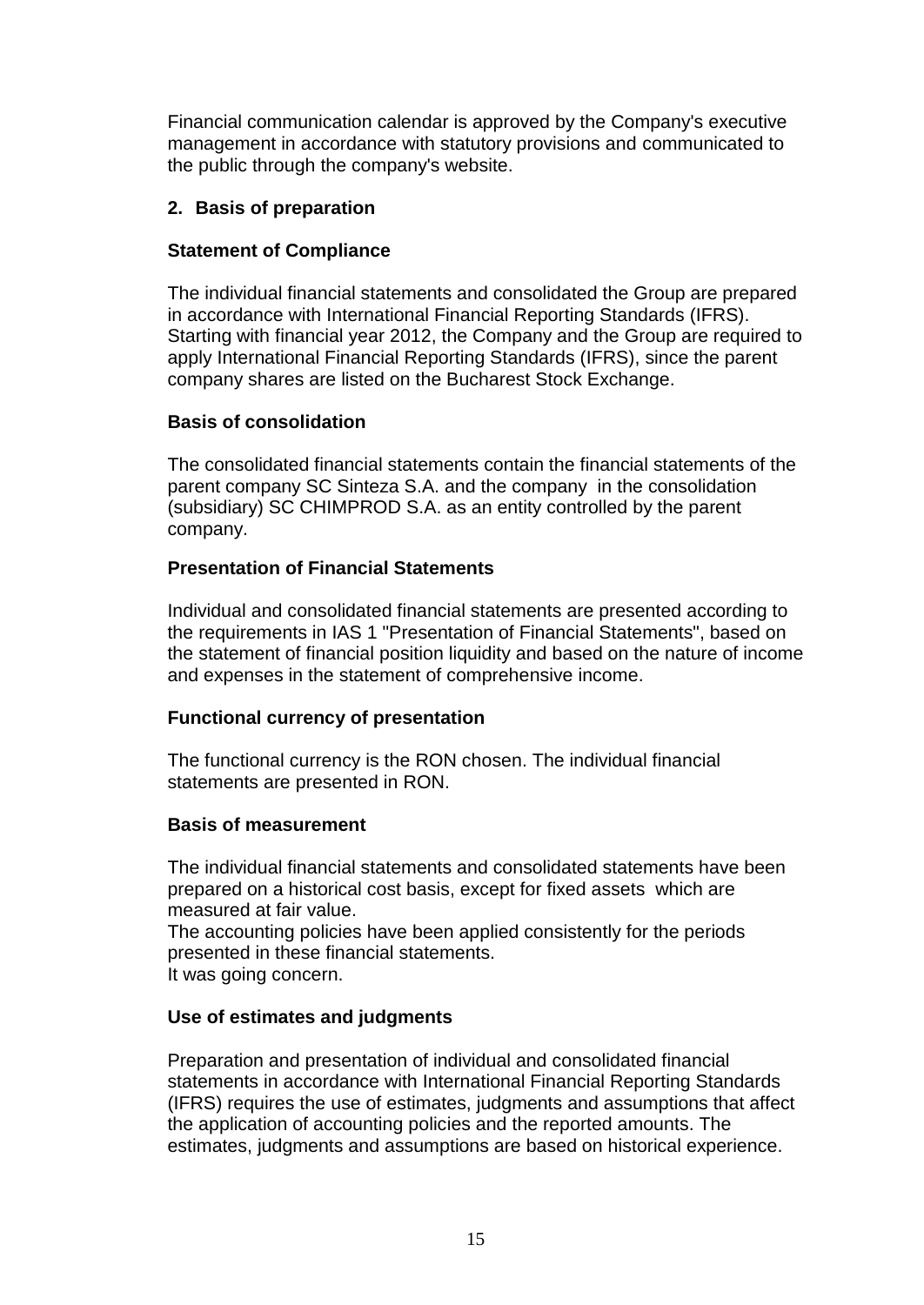The results of these estimates form the basis for judgments about the carrying amounts may not be obtained from other sources.

When some financial statement items can not be measured with precision, they estimated.

Estimates shall be based on the latest information at their disposal credible. The change in circumstances which the estimate was based or as a result of new information or a best experiences can lead to a modification of the initial estimate.

Any change in accounting estimates will be recognized prospectively by including it in the result:

 $\Box$  period in which the change occurs if it affects only that period; or

 $\Box$  period in which the change occurs and future periods if the change has an effect on them.

The Group uses estimates to determine:

 $\Box$  bad debts and doubtful debts related adjustments;

 $\Box$  amount of provisions for risks and charges constituted a financial year for litigation, property, plant decommissioning, restructuring, pension and similar obligations for taxes.

 $\Box$  lifetime of depreciable assets for which the revaluation, the fair value is determined and a new term economic use.

Judgments and assumptions are reviewed periodically by the Company and are recognized in the period in which the estimates are revised.

### **3**. **Significant accounting policies**

Parent and subsidiary organize and lead the financial accounting according to the Accounting Law no. 82/1991, with subsequent amendments and IFRS Financial accounting provides a chronological and systematic recording, processing, publish and maintain information about the financial position, financial performance and other information related to the activity.

The accounting policies have been developed so as to ensure the provision by the financial statements of certain information must be understandable, relevant to the needs of users in decision making, credible in the sense of faithfully represent assets, liabilities, financial position and profit or loss does not contain significant errors, not be biased, to be prudent, complete in all material respects, comparable so that users can compare the financial statements of the company over time, to identify trends in its financial position and performance and be able to compare financial statements with those of other companies to assess the financial position and performance.

The accounting policies have been consistently applied to all periods presented in these financial statements.

The individual financial statements are prepared on the assumption that the Company will continue in the foreseeable future.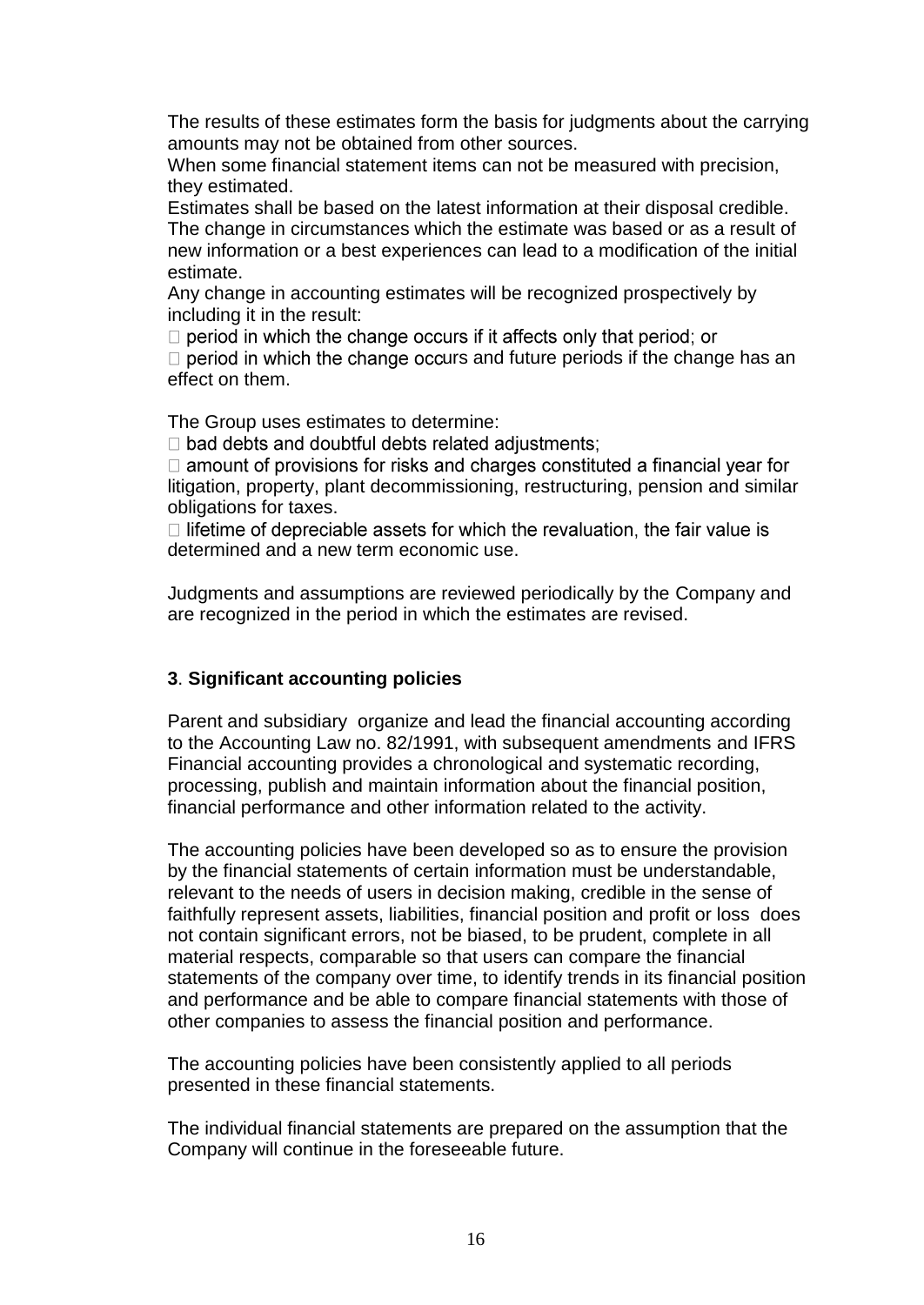### **Foreign currency transactions**

Operations in foreign currency are recorded in RON at the exchange rate on the date of the transaction.

At the end of each month, the liabilities in foreign currency are valued at the exchange rate of the currency market, announced by the National Bank of Romania in the last working day of the month in question. Exchange differences are recognized in the accounts recorded in income or expense from exchange differences as appropriate.

Exchange differences arising during the settlement of foreign currency debt at rates different from those at which they were originally recorded during the month or to those who are accounted to be recognized in the month in which they appear, as income or expense in exchange differences.

Differences arising at value expressed in RON debt settlement, according to an exchange rate different from that to which they were originally recorded during the month or to those who are accounted to be recognized in the month in which they appear to other financial income and expenses.

### **Accounting for the effects of hyperinflation**

In accordance with IAS 29 "Financial reporting in hyperinflationary economies" in the financial statements of an entity that was used as functional currency, the currency of a hyperinflationary economy, monetary items must be restated use a general index of price growth.

Both the parent company and subsidiary did not do the adjustment of nonmonetary items as they have been regularly evaluated and values are included in equity to the data. Since 2004 Romania's economy no longer meets the conditions of a hyperinflationary environment.

### **Financial instruments**

Parent and subsidiary held as non-derivative financial assets: trade receivables, cash and cash equivalents.

Receivables include:

 $\Box$  trade receivables, which are amounts owed by customers for goods sold or services provided in the normal course of business;

□ effects receivable, market acceptance, third party tools;

 $\Box$  amounts owed by directors, shareholders, employees or affiliates.

The claims outlined in accrual basis, according to legal or contractual provisions.

The effects can be expected receivable before maturity.

Exchange differences arising during the settlement of foreign currency receivables at rates different from those at which they were originally recorded during the month or to those who are accounted to be recognized in the month in which they appear, as income or expense in exchange differences. Differences in value during the settlement of claims occurring in RON, according to an exchange rate different from that to which they were originally recorded during the month or to those who are accounted to be recognized in the month in which they appear to Other financial income and expenses.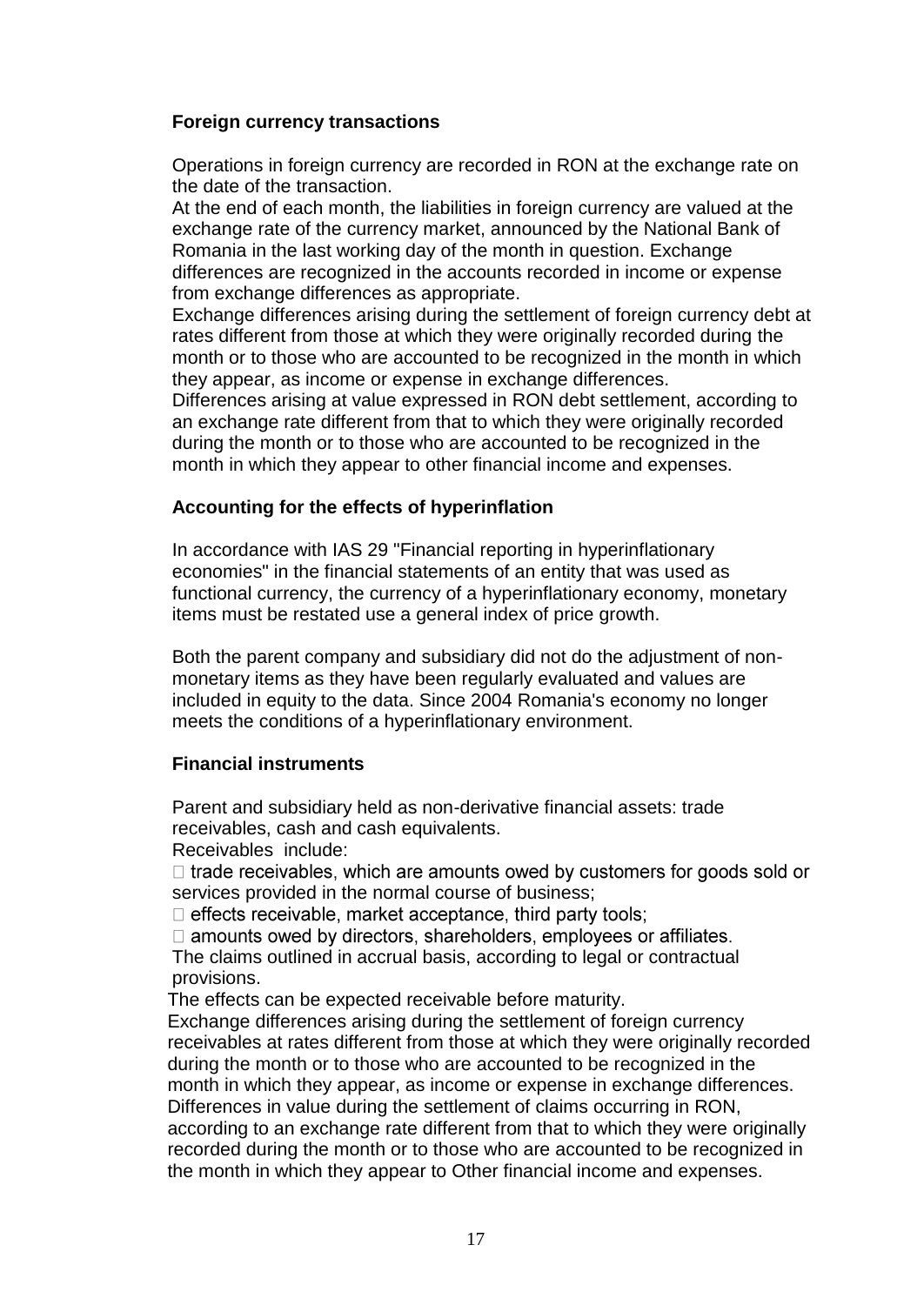Bank accounts include:

 $\Box$  amounts receivable (checks and notes deposited in banks)

 $\Box$  reserves in RON and foreign currency

 $\Box$  the checks issued by the company

 $\Box$  short-term bank loans

 $\Box$  Interest on cash and bank loans in current accounts.

Interest payable and receivable, financial year in progress, are recorded in financial income or financial expenses, as appropriate.

Transactions of sale of foreign currency, including those developed within the settlement term contracts, are recorded in the accounting rate used by commercial banks at the currency auction is carried out without these accounts to generate foreign exchange differences.

Availability and foreign currency loans are evaluated monthly at the rate of the National Bank of Romania for the last working day of the month. Liquidation of foreign currency deposits is performed at the exchange rate of

the National Bank of Romania from the date of the liquidation. Exchange differences between the exchange rate at the date of incorporation

or which are accounted for and the National Bank of Romania from the date of liquidation of bank deposits are recorded in income or expense from exchange differences as appropriate.

### **Tangible assets**

Tangible assets are assets that:

 $\Box$  are held by a company for use in the production of goods or services, for rental to others or for administrative purposes; and

 $\Box$  are used over a period longer than one year.

Tangible assets include:

- $\Box$  land and buildings;
- $\Box$  plant and machinery;
- $\Box$  equipment and furniture;
- $\Box$  advances to suppliers of property;
- $\Box$  tangible in progress.

Tangible assets are valued at their entry into heritage, the cost of acquisition or production cost respectively.

Trade discounts from suppliers and included in the purchase invoice adjusted downwards the cost of acquisition of property.

Production cost includes direct costs related to the production assets such as direct materials, energy consumption for technological purposes, the costs of salaries, contributions and other legal related expenses, arising directly from the construction of property and equipment, costs of site preparation costs initial delivery and handling, installation and assembly costs, testing costs for the proper functioning of the asset, professional fees and fees paid in connection with the asset, the cost of designing products and obtaining permits;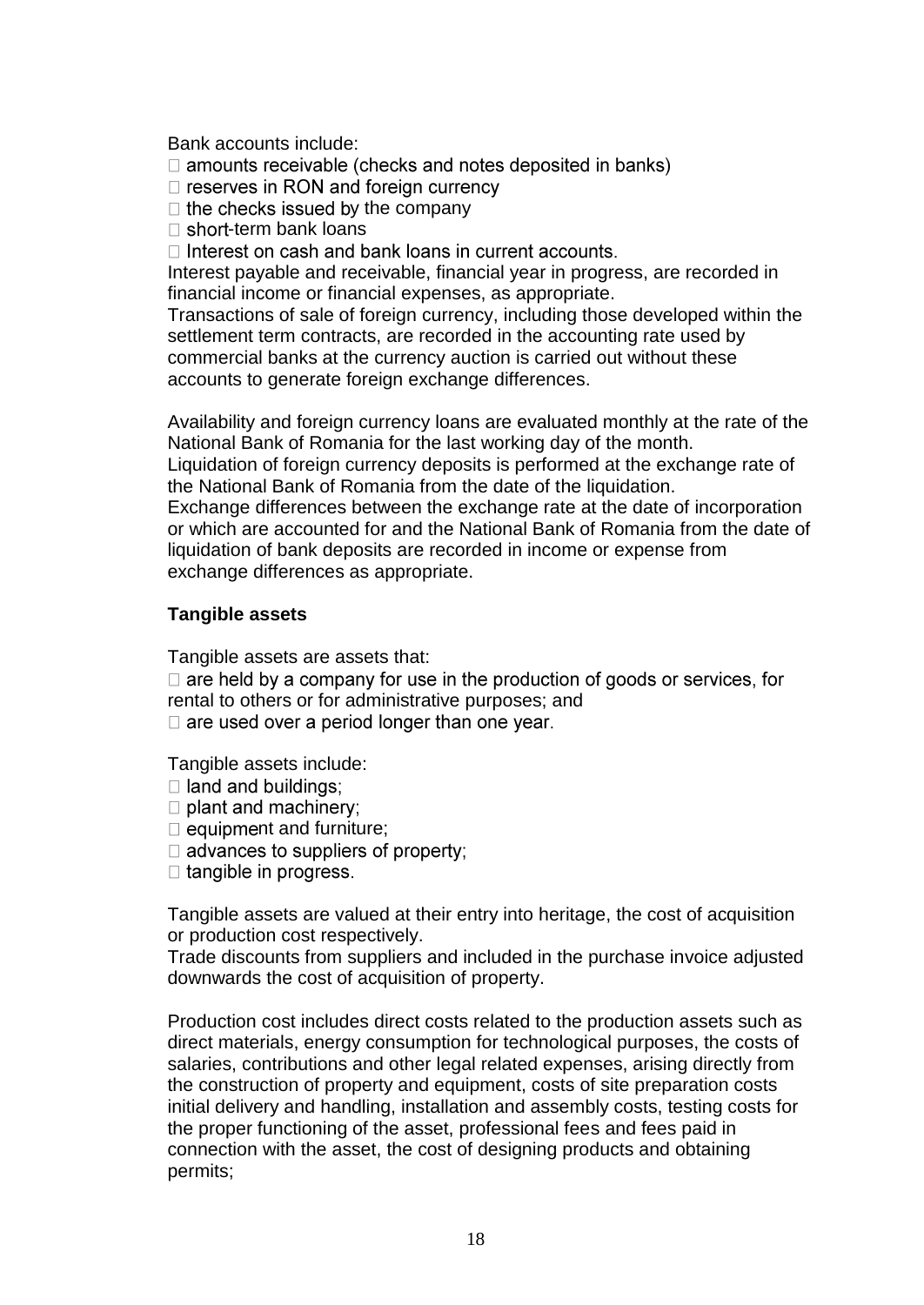Subsequent expenditure on a tangible asset is recognized:  $\Box$  as an expense in the period in which they were incurred if they are considered repairs or purpose of these expenditures is to ensure continued use of the asset while maintaining the original technical parameters; or  $\Box$  as a component of the asset, as subsequent expenses (depreciation) if the conditions to be considered investments on fixed assets.

Tangible assets shown in the balance sheet at their fair value. Tangible assets are revalued at an interval of 2 years, the last valuation being made on 12/31/2016.

In years not performed revaluation, tangible assets are presented in the financial statements the value set last revaluation less accumulated depreciation and accumulated adjustments for impairment loss.

Depreciation of tangible assets is calculated starting with next month commissioning and until full recovery of their input.

The Group calculates and records, accounting, depreciation of tangible leased, rented or leased by management.

Land is not depreciated.

Economic lifetime is the period in which an asset is expected to be available for use.

The useful lives of the company established for the main categories of property, its heritage, are common in the chemical industry.

Depreciation is recorded in the accounts as still life and depreciation method initially set. The depreciation of tangible assets, the Company uses the linear depreciation by the inclusion in operating expenses of uniform fixed amounts determined in proportion to the number of years of the life of their economic use for the following categories of assets: buildings and special constructions, technical installations , technological equipment, measuring equipment, control, regulation, transportation, office.

Lifetime originally set to be reviewed (or growth downward) whenever changes occur initially estimated usage conditions, there is an aging of a tangible asset, when there is a shelf-life or technique that reveals a state enable a longer life than originally estimated.

Following the revaluation life initially established, the amortization will be recalculated for the remaining period of use.

Tangible assets held under finance leases are recorded in the accounts according to the provisions of leases entered.

The classification of leases to finance leases or operating leases are carried at the beginning of the contract.

#### **Intangible assets**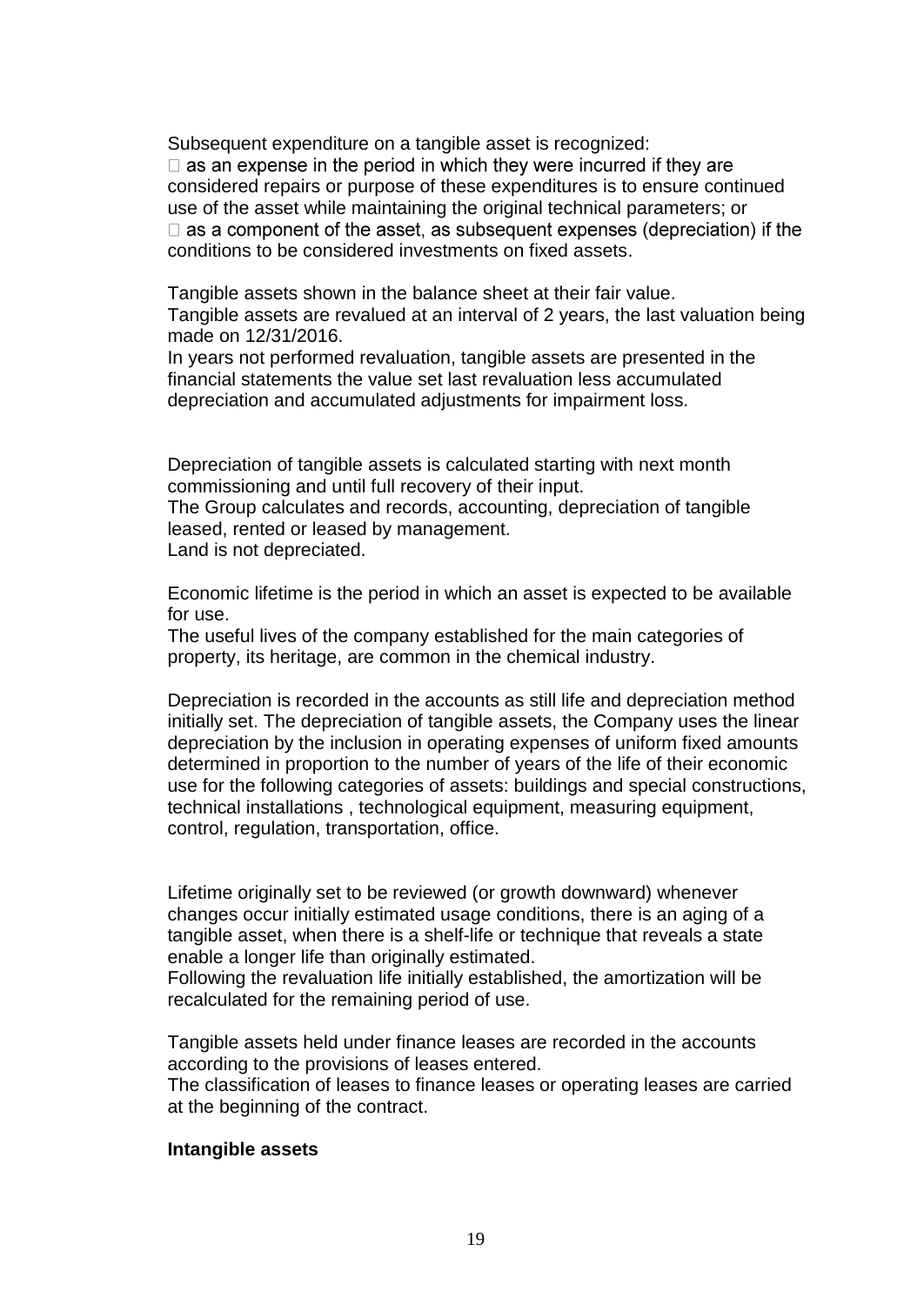Within intangible assets include:

 $\Box$  registration expenses;

 $\Box$  development costs;

□ concessions, patents, licenses, trademarks, rights and similar assets, except those created by company;

 $\Box$  goodwill;

 $\Box$  other intangible assets:

 $\Box$  advance payments for intangible assets;

 $\Box$  intangible assets in progress.

An intangible asset must be recognized if and only if:

 $\Box$  It is estimated that future economic benefits attributable to the asset will be obtained by the company; and

 $\Box$  cost of the asset can be measured accurately.

An intangible asset is initially recorded at cost or production depending on the mode of entry into heritage.

Development costs are recognized at their cost of production.

The production cost of property from development phase includes Direct costs related to production such as direct materials, energy consumption for technological purposes, the costs of salaries, statutory contributions testing costs for the proper functioning of the asset, professional fees and fees paid in connection with the asset, the cost for the necessary authority.

Development costs are recognized as intangible assets development costs are amortized over the contract period or duration of use, where appropriate.

Amortization of intangible assets is allocated on a systematic basis over the best estimate of its useful life.

The method of amortization of intangible assets is a straight line.

#### **Items of stocks**

Entry recording of stocks is performed after the transfer of risks and rewards. Upon entry into company, stocks are evaluated and accounted at cost, which is determined as follows:

 $\Box$  the cost of acquisition - purchased stocks;

 $\Box$  the production cost of default - for stocks produced in the company;

 $\Box$  the input value, following the evaluation - for stocks representing company capital;

 $\Box$  at fair value - for stocks obtained free of charge or found pluses to inventory.

Trade discounts granted by suppliers on the invoice and purchase reduces the acquisition cost of goods.

In determining the cost of production using the default cost method standard, taking into account normal levels of materials and supplies, labor, efficiency and production capacity.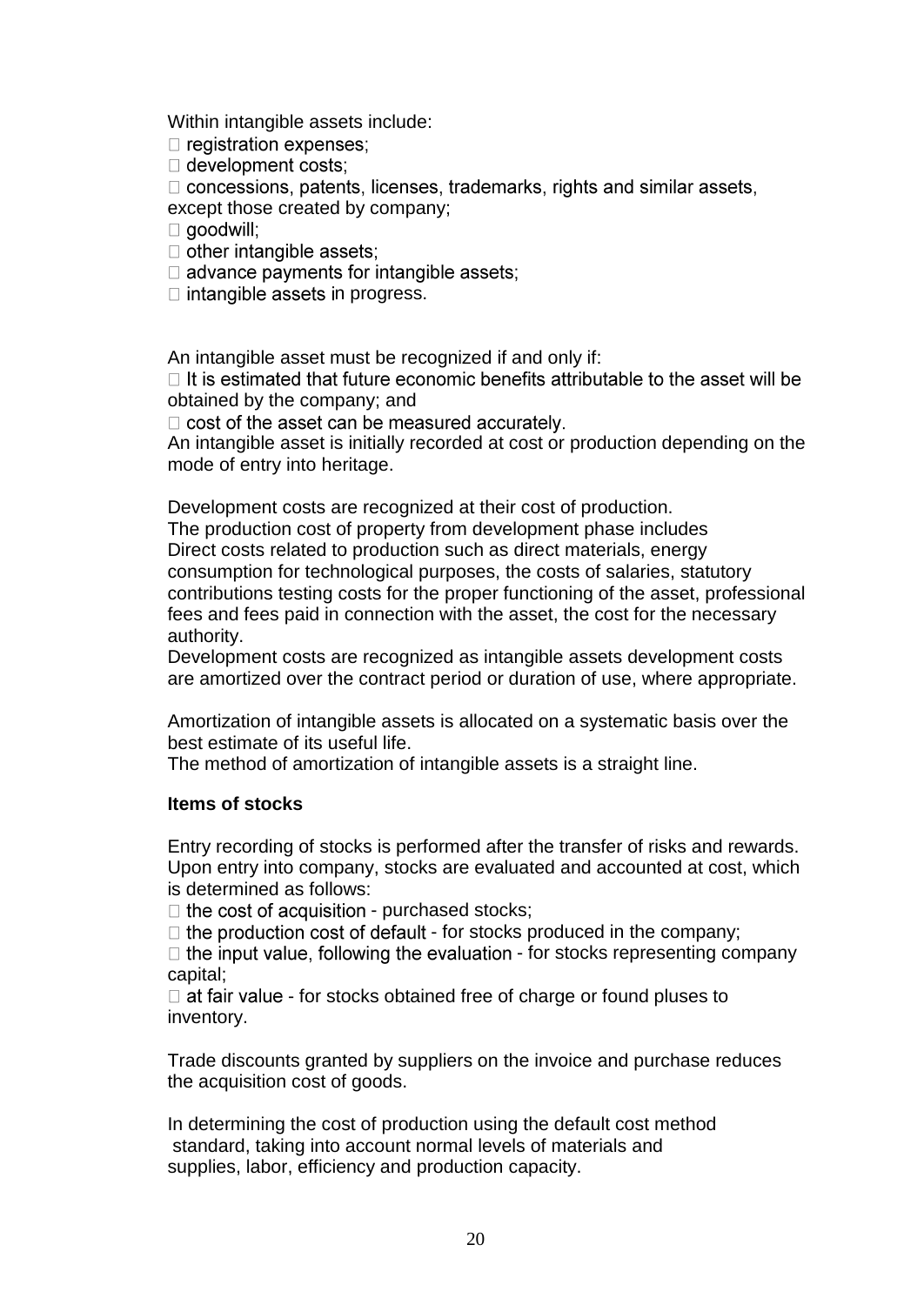The levels considered normal consumption of material shall be reviewed within 12 months.

At the exit from inventory and stocks are assessed by applying the FIFO method, the nature of inventory items that were purchased or produced first are those that are consumed or sold first. Items remaining in inventory at the end of the period are those that were most recently purchased or produced. In the balance sheet stocks are valued at the lower of cost and net realizable value.

Net realizable value is the estimated selling price in the ordinary course of business less the estimated costs of completion and costs to sell.

When the company decides to change the use of a property, meaning that it will be sold, when taking decisions on changing the purpose, the accounting records transfer of property and equipment assets in the stocks determined to sale.

### **Revenue**

Revenue represents increases in economic benefits, incurred during the year, which generated an increase in equity in forms other than those expressing consideration enterprise's new owners.

Revenue category includes both amounts received or receivable in its own name and gains from any source.

Revenues are classified as follows:

 $\Box$  Operating revenue:

 $\Box$  Financial revenue;

 $\Box$  Extraordinary revenue.

Revenues are recognized on an accrual basis.

Revenues from sales of goods are recorded upon delivery of goods to buyers of their delivery based on the invoice or other conditions specified in the contract evidencing the transfer of ownership of those goods to customers. Revenues from sale of goods is recognized when the following conditions are met:

a) have been transferred to the buyer the significant risks and rewards of ownership of the goods;

b) the company no longer manages the goods sold at levels that would have done normally, in case of holding their own and no longer have effective control over them;

c) revenue can be measured reliably;

d) it is probable that the economic benefits associated with the transaction will flow to the company; and

e) transaction costs can be measured reliably.

Revenue from rendering of services are recorded in the accounts are made correlated with the stage of completion of the work.

The stage of completion of the work is determined on the basis of the bills accompanying papers, minutes of acceptance or other documents evidencing the state of development and acceptance of services rendered.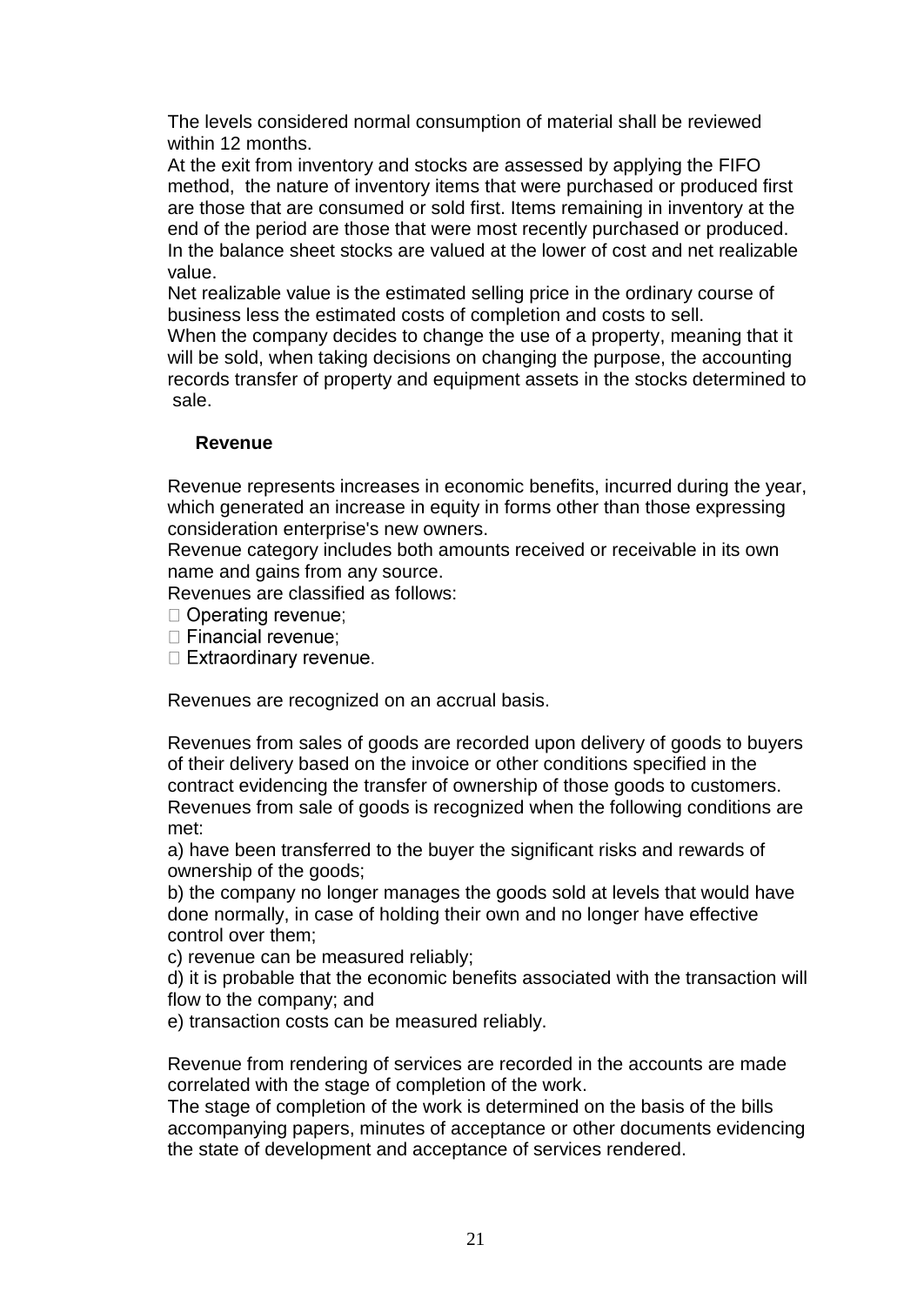Interest income is recognized periodically, proportionally, as the respective .income generation.

Revenues from royalties and rents are recognized as the maturity of the contract.

Dividend income is recognized when the shareholder's right to set their charge.

Income from reduction or cancellation provisions or adjustments for depreciation or impairment is recorded where no longer justify their maintenance, risk or expense occurs achievement becomes chargeable.

It is measured at the value determined by agreement between the seller and buyer, taking into account the amount of any trade discounts granted. Income received before the balance sheet date which are later financial year, the revenue is presented in advance.

## **Expenditure**

The expenses of the parent company and the subsidiary represents the amounts paid or payable to:

 $\Box$  stocks and energy consumption;

 $\Box$  works and services provided by benefiting company;

 $\Box$  expenses for employees;

□ execution of legal or contractual obligations;

 $\Box$  provisions;

 $\Box$  depreciation;

 $\Box$  adiustments for depreciation or impairment.

Keep on spending accounting of expenses, as follows:

 $\Box$  operating expenses;

 $\Box$  financial expenses, which include interest expenses and exchange differences

 $\Box$  extraordinary expenses, include only losses in disasters and exceptional occurrences.

Synthetic spending accounts covering multiple items with different tax deductibility regime develops analytical, analytical so that each reflect specific content.

### **Liability**

Liability are evidenced in the accounts on behalf of third-party accounts. Accounting suppliers and other liabilities take into categories and each person or entity in hand.

Liabilities to employees are accounted retaining social security contributions and payroll taxes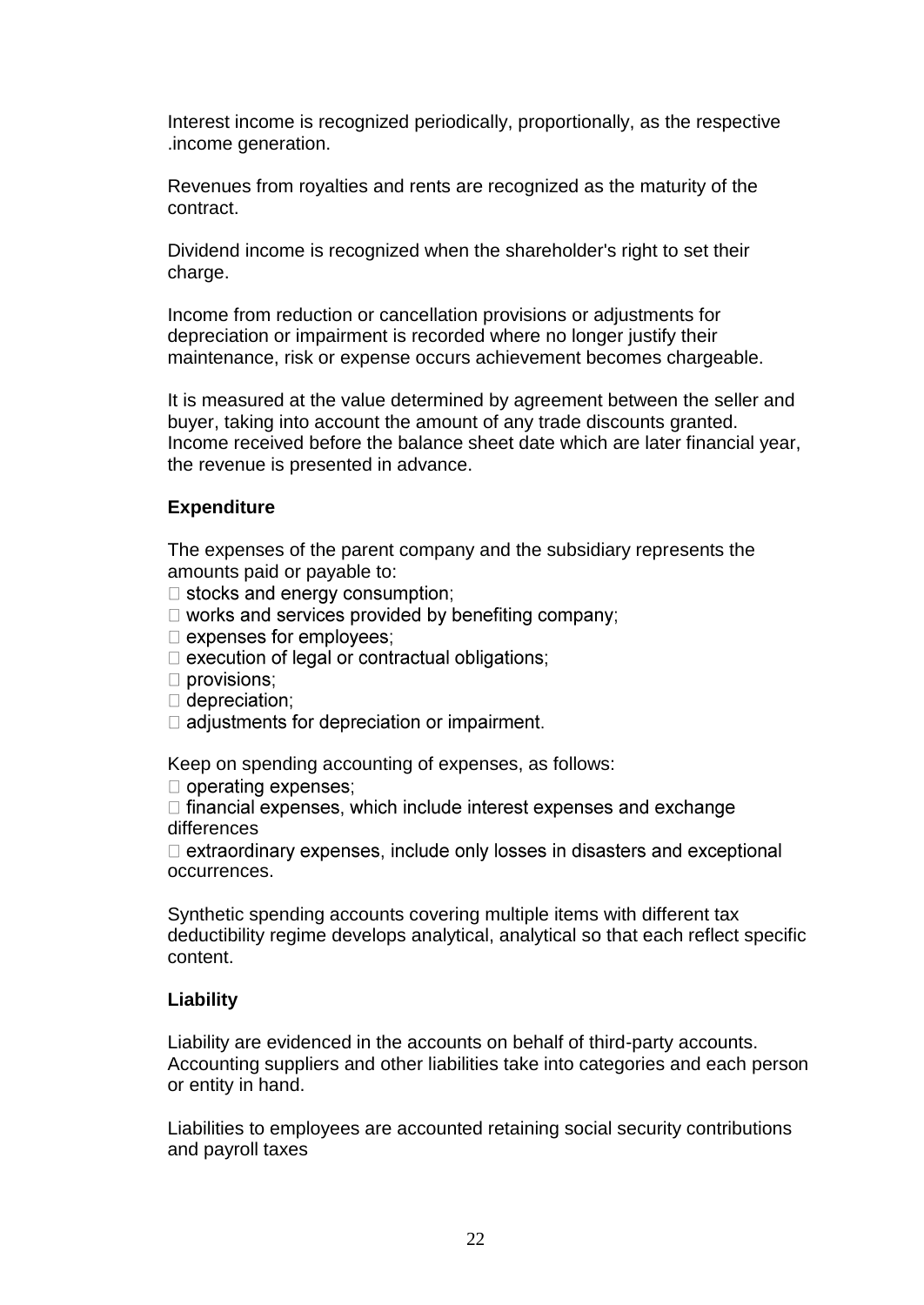Income taxes must be recognized as a debt payment to the extent unpaid.

Deferred income tax is the amount of income taxes paid in future period. It is calculated based on the tax rates that are expected to be applicable to temporary differences at their resumption, under the legislation in force at the reporting date.

Deferred tax assets are the amounts of income taxes recoverable in future periods.

Representing deferred tax assets and liabilities are compensated only if there is a legally enforceable right to offset current tax liabilities and receivables.

Foreign currency debt is accounted for in the RON, valued at the exchange rate of the National Bank of Romania for the day that they are registered.

Exchange differences arising during the settlement of foreign currency debt at rates different from those at which they were originally recorded during the month or to those who are accounted to be recognized in the month in which they appear, as income or expense in exchange differences.

Valuation of liabilities in the financial statements at their value is likely to pay. Foreign currency debt valuation and those with settlement in RON depending on the course of currencies is made at the exchange rate of the National Bank of Romania, valid on the date of each financial year.

### **Provisions**

A provision will be recognized at the moment:

 $\Box$  company has a present obligation generated by a previous event;

 $\Box$  it is probable that an outflow of resources will be required to settle the obligation; and

 $\Box$  can be made a reliable estimate of the amount of the obligation.

Provisions are not recognized for future operating losses. Provisions are reviewed at individual financial statement and adjusted to reflect the current best estimate.

Where to settle an obligation is no longer probable that an outflow of resources, provision is invalidated by resuming revenue.

## **Commercial and financial discounts**

Trade discounts from suppliers and included in the purchase invoice adjusted downwards acquisition cost of goods.

Trade discounts to customers in order to reduce the amount of income adjusted for the transaction.

### **Contingent assets and liabilities**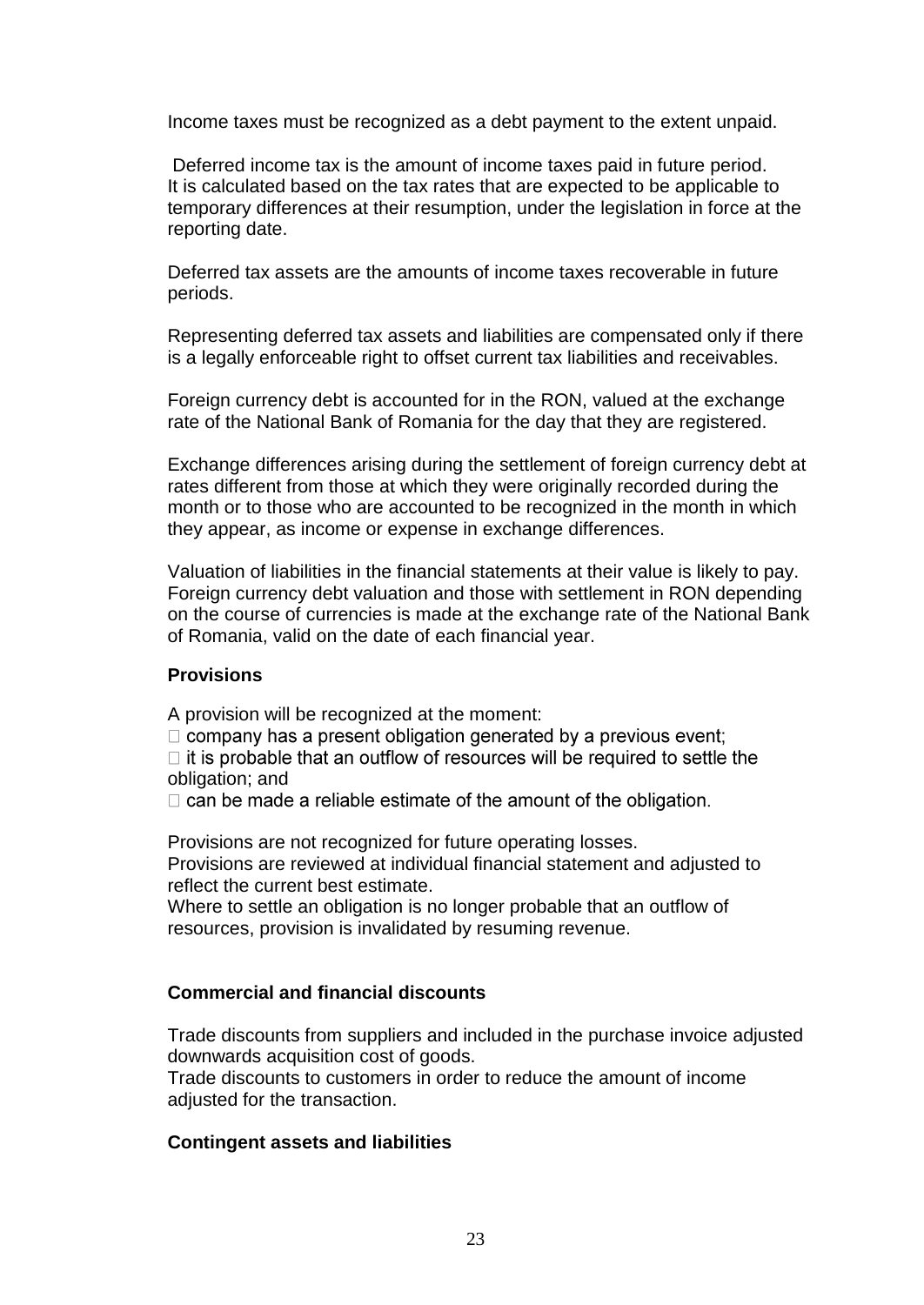Conting ent assets and liabilities is presented in the notes where inflows are likely to arise economic benefits.

They are assessed annually to determine if it became probable that an outflow of resources embodying economic benefits and requires recognition of a liability or a provision in the financial statements in the period of this change enrollment event.

#### **Events after the preparation of financial statements**

Events after the balance sheet date are those events, favorable or unfavorable, that occur between the balance sheet date and the date the financial statements are authorized for publication. They are presented in the notes when they are considered significant.

#### **Standards and new interpretations**

New interpretations have been issued, amendamende or standards that have not entered into force for the first half of 2018 or that were not adopted.

They have not been applied in preparing the half-yearly financial to 06/30/2018.

The Company does not expect these new standards or interpretations amendamende significantly affect its financial statements on the individual.

#### **4. Determination of fair values**

 The Company assessed the fair value property items at the date of transition to IFRS and previous period financial statements presented at fair value. The market price of property items does not require significant adjustments to the current period's financial statements.

### **5. Tangible assets**

Individual situation at its parent company shows:

|                                   | Lands      | <b>Buildings</b> | <b>Equipment</b><br>and other | <b>Tangible</b><br>assets in<br>progress | Advan<br><b>ce</b><br>tangibl<br>е<br>assets | Total      |
|-----------------------------------|------------|------------------|-------------------------------|------------------------------------------|----------------------------------------------|------------|
| Assessed value                    |            |                  |                               |                                          |                                              |            |
| Balance at January 1, 2018        | 13.971.880 | 17.878.518       | 22.173.366                    | 6.595.283                                | 0                                            | 60.619.047 |
| Increases                         | 0          | 329.216          | 1.213.074                     | 258.285                                  | 99.657                                       | 1.900.232  |
| Decreases                         | 461.830    | 1.329.687        | 25.496                        | 1.481.211                                |                                              | 3.298.224  |
| Balance at June 30, 2018          | 13.510.050 | 16.878.047       | 23.360.944                    | 5.372.357                                | 99.657                                       | 59.221.055 |
| Amortization and impairment       |            |                  |                               |                                          |                                              |            |
| <b>Balance at January 1, 2018</b> | 0          | 2.382.622        | 7.583.570                     | 0                                        | 0                                            | 9.966.192  |
| Increases                         | 0          | 238.828          | 891.963                       | 0                                        | 0                                            | 1.130.791  |
| Decreases                         | 0          | 141.819          | 25.496                        |                                          | 0                                            | 167.315    |
| Balance at June 30, 2018          | 0          | 2.479.631        | 8.450.037                     | 0                                        | 0                                            | 10.929.668 |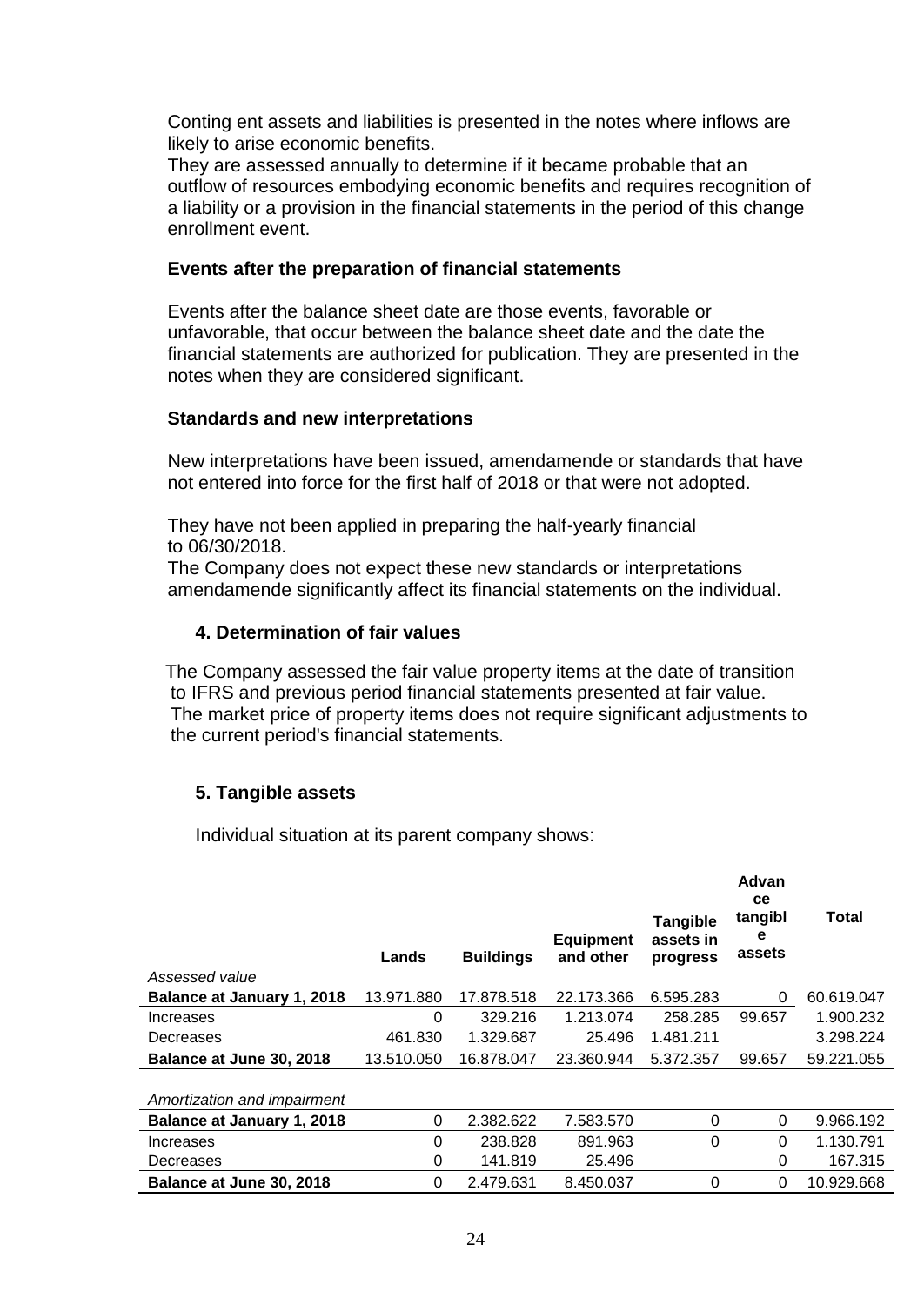At group level, the situation is:

| Assessed value                       | Lands      | <b>Buildings</b> | <b>Equipment</b><br>and other | <b>Tangible</b><br>assets in<br>progress | <b>Advance</b><br>tangible<br>assets | Total      |
|--------------------------------------|------------|------------------|-------------------------------|------------------------------------------|--------------------------------------|------------|
| <b>Balance at January 1,</b><br>2018 | 13.971.880 | 17.878.518       | 22.394.822                    | 6.228.500                                |                                      | 60.473.720 |
| Increases                            | 0          | 329.216          | 1.213.074                     | 258.285                                  | 99.657                               | 1.900.232  |
| Decreases                            | 461.830    | 1.329.687        | 72.086                        | 1.114.428                                |                                      | 2.978.031  |
| <b>Balance at June 30,</b><br>2018   | 13.510.050 | 16.878.047       | 23.535.810                    | 5.372.357                                | 99.657                               | 59.395.921 |
| Amortization and<br>impairment       |            |                  |                               |                                          |                                      |            |
| <b>Balance at January 1,</b><br>2018 | 0          | 2.382.622        | 7.675.845                     |                                          |                                      | 10.058.467 |
| Increases                            | $\Omega$   | 238.828          | 901.189                       | $\Omega$                                 |                                      | 1.140.017  |
| Decreases                            | 0          | 141.819          | 25.496                        | 0                                        |                                      | 167.315    |
| <b>Balance at June 30,</b><br>2018   | 0          | 2.479.631        | 8.551.538                     | 0                                        | 0                                    | 11.031.169 |

Tangible assets include assets engaging in production. Some of these assets are mortgaged or pledged to guarantee loans taken from banks.

Tangible assets represent investments are being finalized in order to increase production capacity and improve manufacturing processes.

The depreciation method used by the company for all classes of depreciable assets is the linear method.

The formula used to calculate the annual depreciation (Aa) and the rate of depreciation (Ra) is:

 $Aa = Ra X Va$ 

### 100

Ra = ---------

DUN

Where: Ra = annual amortization rate

Va = depreciable amount

DUN = normal period of use or useful life.

The useful lives of fixed assets commissioning functune were employed within the limits stipulated by the internal regulations regarding the classification of fixed assets and were not modified during 2018.

#### **6. Intangible assets**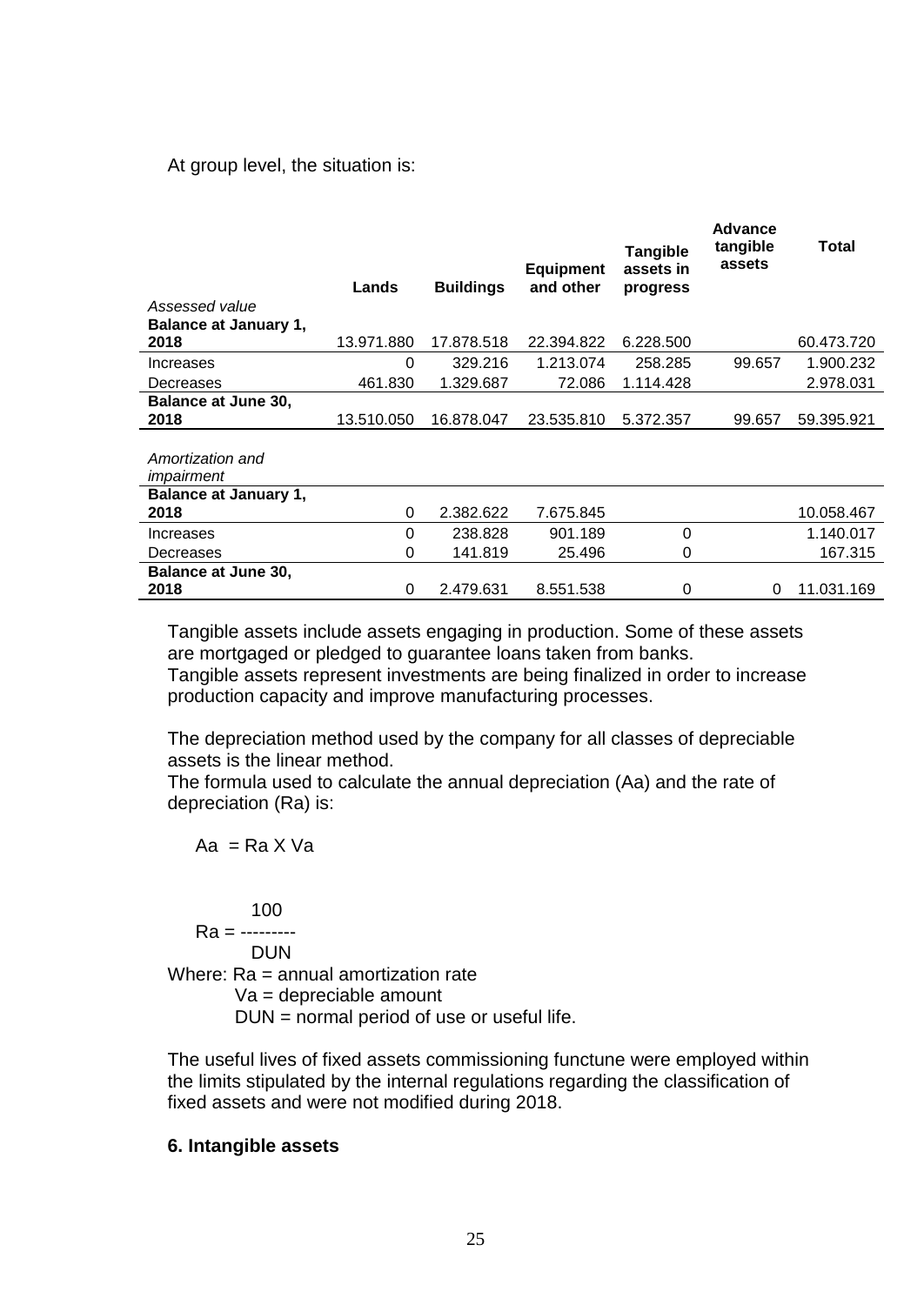The parent company heritage are highlighted in this group of assets, the value of paid licenses regulatory authorities of European manufacture and sale of chemical products.

Also during 2014 the company purchased software licenses and accounting, as reflected in the value of intangible assets accounts.

### **7. Financial assets**

The parent company holds 99.765% stake besides the subsidiary SC CHIMPROD S.A. Oradea and other holdings:

1. A total of 337.454 shares to SSIF BRK FINANCIAL GROUP SA located in Cluj Napoca, representing 0.0999% of the share capital.

2. A total of 1,000 shares with nominal value of 1 RON, the Federation of Employers of Chemical Petrochemical Bucharest.

### **8. Stocks**

Individual situation at its parent company shows:

|                      | 31.12.2017 | 30.06.2018 |
|----------------------|------------|------------|
|                      |            |            |
| Raw materials        | 764.133    | 814.440    |
| Finished products    | 2.060.900  | 959.357    |
| Products in progress | 834.552    | 806.627    |
| Goods                | 23.051     | 23.048     |
| Packing              | 49.471     | 51.825     |
| Total                | 3.732.107  | 2.655.297  |

At group level, the situation is:

|                      | 31.12.2017 | 30.06.2018 |
|----------------------|------------|------------|
|                      |            |            |
| Raw materials        | 1.036.397  | 1.084.686  |
| Finished products    | 2.060.900  | 959.357    |
| Products in progress | 834.552    | 806.627    |
| Goods                | 23.051     | 23.048     |
| Packing              | 50.110     | 52.462     |
| Total                | 4.005.010  | 2.926.180  |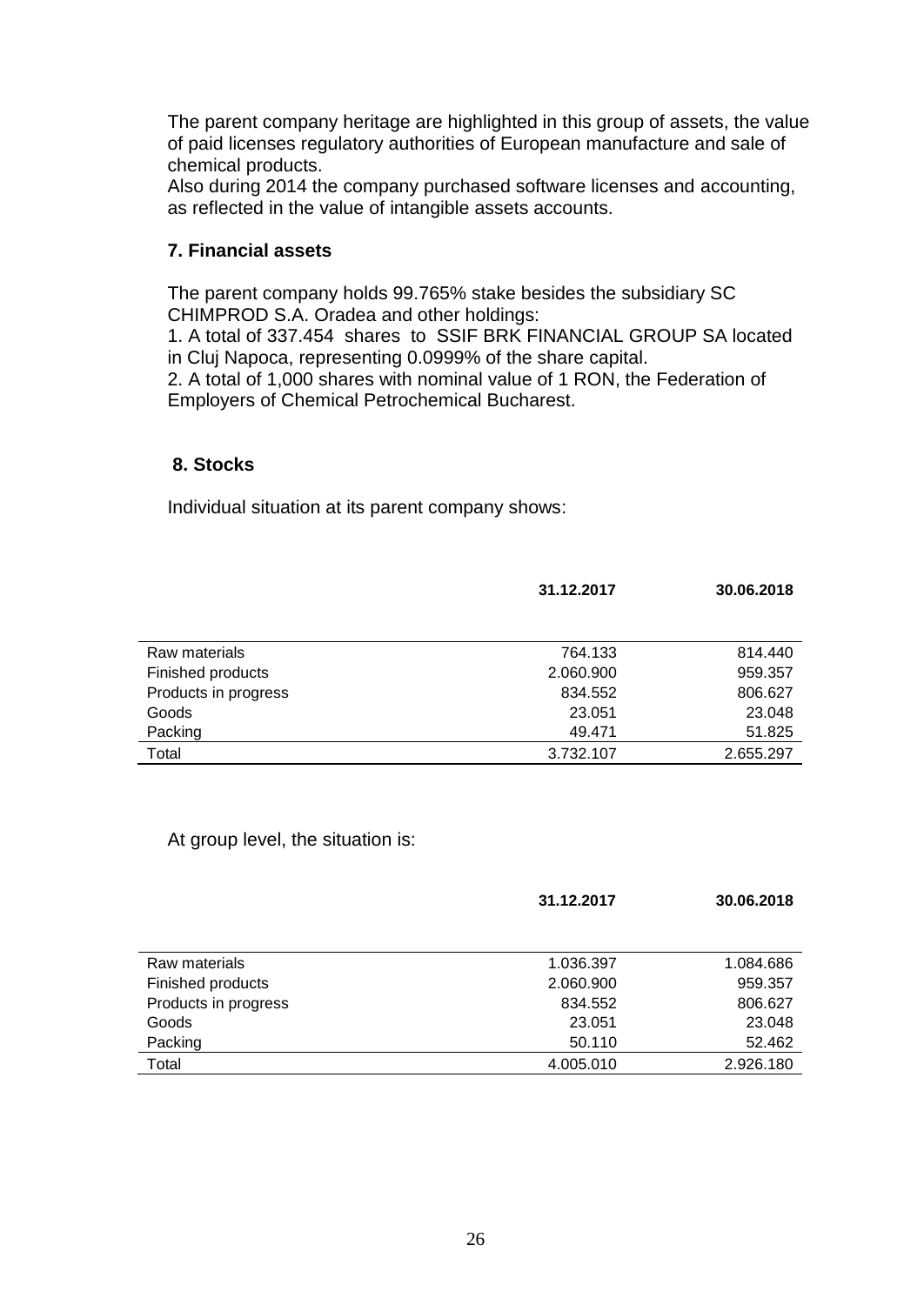### **9. Trade receivables**

Individual situation at its parent company shows:

|                                   | 31.12.2017 | 30.06.2018 |
|-----------------------------------|------------|------------|
|                                   |            |            |
| <b>Customers</b>                  | 3.278.318  | 3.317.751  |
| Doubtful and disputed             | O          | 236.776    |
| Suppliers borrowers               | 12.376     | 24.521     |
| Customer bill drafted             | O          | 0          |
| Advance payments                  | 0          | O          |
| Impairment of receivables         | -236.776   | $-236.776$ |
| Total                             | 3.053.918  | 3.342.272  |
| At group level, the situation is: |            |            |
|                                   | 31.12.2017 | 30.06.2018 |
| <b>Customers</b>                  | 2.055.645  | 1.593.326  |
| Doubtful and disputed             | 63.889     | 321.599    |
| Suppliers borrowers               | 12.376     | 24.521     |
| Customer bill drafted             | O          | O          |
| Advance payments                  | 0          | 0          |

In 2018 Company's commercial relations continued to be formalized by commercial contracts, customers being the traditional. Over 90% of manufactured goods have been delivered directly to export to beneficiaries from member countries of European Union or Non. There is a definite dependence of the EU market.

Impairment of receivables  $-236.776$  -236.776 Total 1.895.134 1.617.847

### **10. Cash and cash equivalents**

Individual situation at its parent company shows:

|                           | 31.12.2017 | 30.06.2018 |
|---------------------------|------------|------------|
|                           |            |            |
| Current accounts of banks | 245.534    | 124.810    |
| Cash in the cashier       | 5.616      | 6.656      |
| Other values              | 114        | 23         |
| Total                     | 251.264    | 131.489    |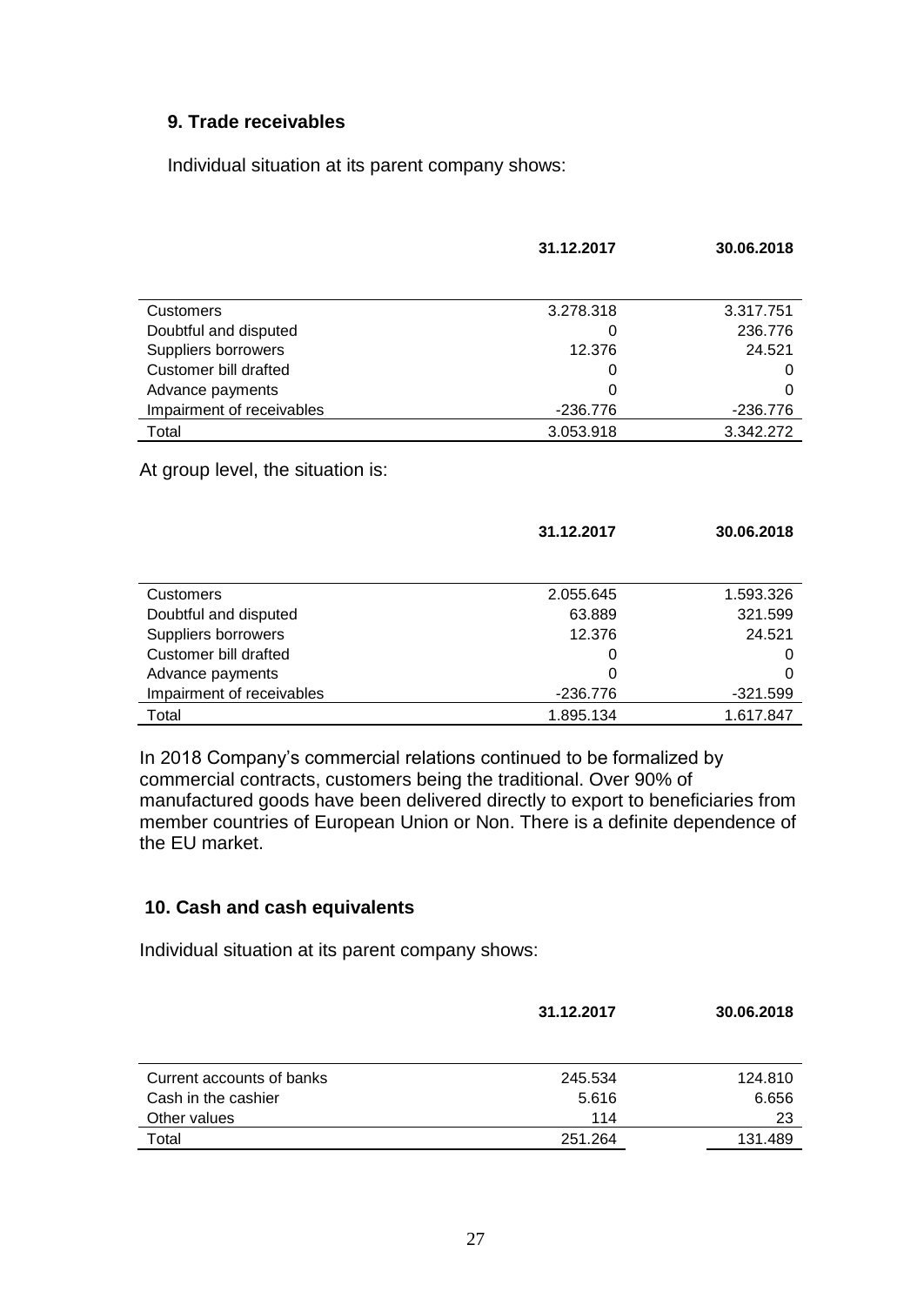At group level, the situation is:

|                           | 31.12.2017 |          | 30.06.2018 |
|---------------------------|------------|----------|------------|
| Current accounts of banks | 246.232    |          | 129.917    |
| Cash in the cashier       | 5.702      |          | 7.103      |
| Other values              | 114        |          | 23         |
| Total                     | 252.048    | $\Omega$ | 137.043    |

### **11. Other receivables**

Individual situation at its parent company shows:

|                                                    | 31.12.2017 | 30.06.2018 |
|----------------------------------------------------|------------|------------|
|                                                    |            |            |
| Suspense account pending clarification operations  | 486.624    | 2.132      |
| Other claims related to employees                  |            |            |
| Other claims about the state budget (VAT           |            |            |
| recoverable)                                       | 733.946    | 849.419    |
| Income tax (current receivables and deferred debt) |            |            |
| Total                                              | 1.220.570  | 851.551    |

At group level, the situation is:

|                                                    | 31.12.2017 | 30.06.2018 |
|----------------------------------------------------|------------|------------|
|                                                    |            |            |
| Suspense account pending clarification operations  | 486.624    | 2.132      |
| Other claims related to employees                  | 0          |            |
| Other claims about the state budget (VAT           |            |            |
| recoverable)                                       | 733.946    | 851.894    |
| Income tax (current receivables and deferred debt) |            |            |
| Total                                              | 1.220.570  | 854.026    |
|                                                    |            |            |

## **12. Assets classified as held for sale**

In this category were recorded during the previous years, fixed assets and parts from dismantled facilities that can be capitalized as individual assets, with a total value in the balance at 30.06.2018 of 4.164.340 RON.

## **13. Share capital and share premium**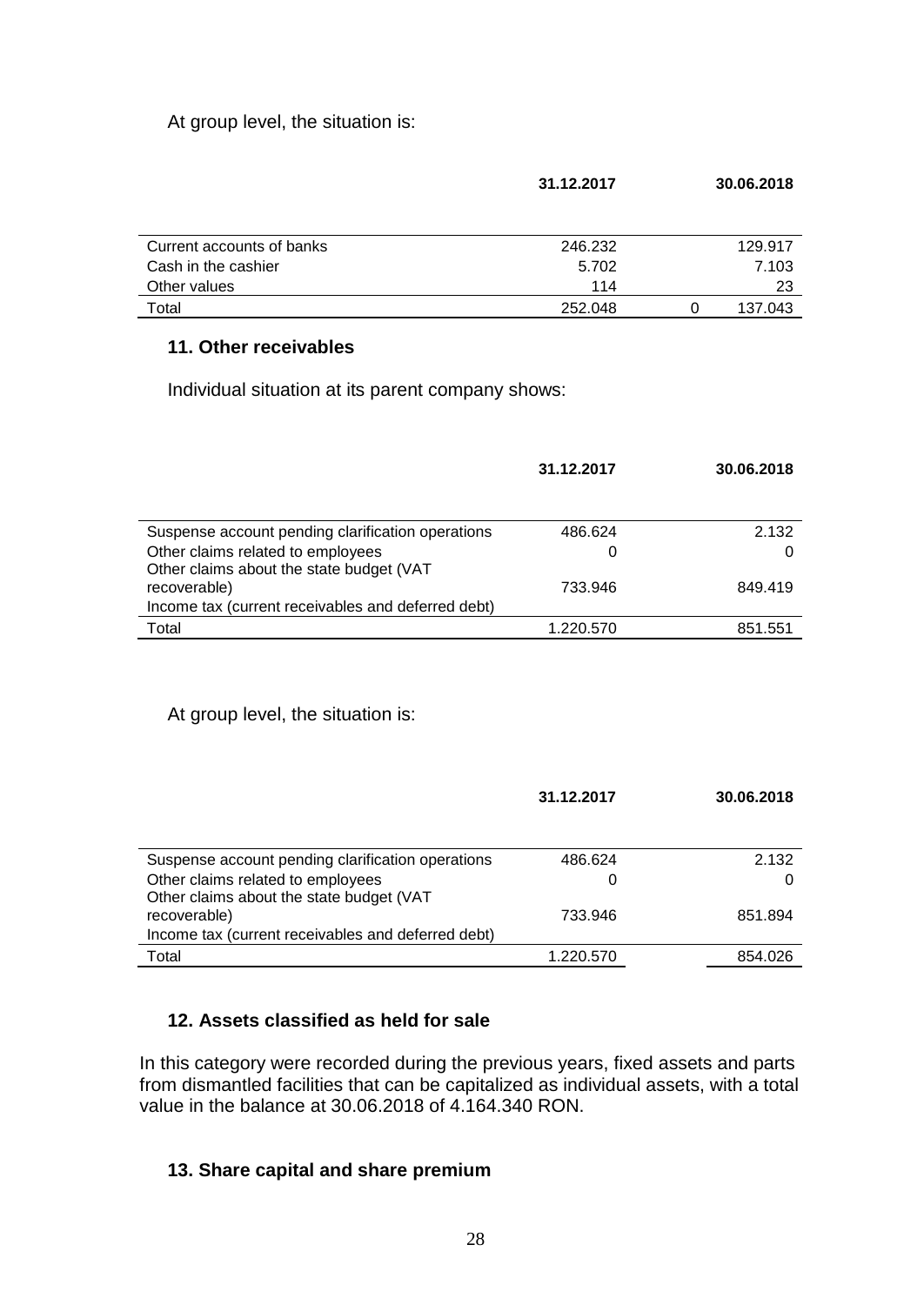Mother shareholder structure is as follows:

|                                                        | 31.12.2017 | 30.06.2018 |
|--------------------------------------------------------|------------|------------|
|                                                        |            |            |
| BT Asset Management S.A.I. S.A. by F.I.I. BT. Invest 1 | 51,8898 %  | 51,8898 %  |
| <b>Tincau Tibor</b>                                    | 28,1346 %  | 28,1346 %  |
| Others shareholders                                    | 19,9756 %  | 19,9756 %  |
| Total                                                  | $100\%$    | 100 %      |
|                                                        |            |            |

The subsidiary's shareholding structure is as follows:

|                    | 31.12.2017 | 30.06.2018 |
|--------------------|------------|------------|
| SC Sinteza SA      | 99,765 %   | 99,765 %   |
| Other shareholders | 0,235%     | 0,235%     |
| Total              | 100 %      | 100 %      |

According to legal requirements, to the parent company and the entity entered the consolidation constitute legal reserves in the proportion of 5% of profits recorded up to the amount representing 20% of the share capital. The reserves constituted by the parent company on 30.06.2018 amounting to

34.133.859 RON were made up of:

- Revaluation reserves in the amount of 30.030.025 RON;

- Legal reserves in the amount of 1.213.255 RON;

-Other reserves in the amount of 2.890.579 RON

Company continued to manage capital in 2018 considering all its components as defined by the Romanian legislation. There were no quantitative data exclusion situations or consideration as part of equity in balance sheet items other than those covered in the law.

### **14. Trade payables**

Individual situation at its parent company shows:

|                              | 31.12.2017 | 30.06.2018 |
|------------------------------|------------|------------|
|                              |            |            |
| Commercial suppliers         | 4.712.526  | 3.563.961  |
| Suppliers investment         | 590.836    | 144.305    |
| Suppliers - Contributors     | 11.211     | 19.500     |
| Debts to credit institutions | 6.029.637  | 5.162.219  |
| Debts to the state budget    | 170.676    | 382.120    |
| Payables to employees        | 121.701    | 122.594    |
| Current income tax           | 0          |            |
| Other liabilities            | 832.616    | 662.254    |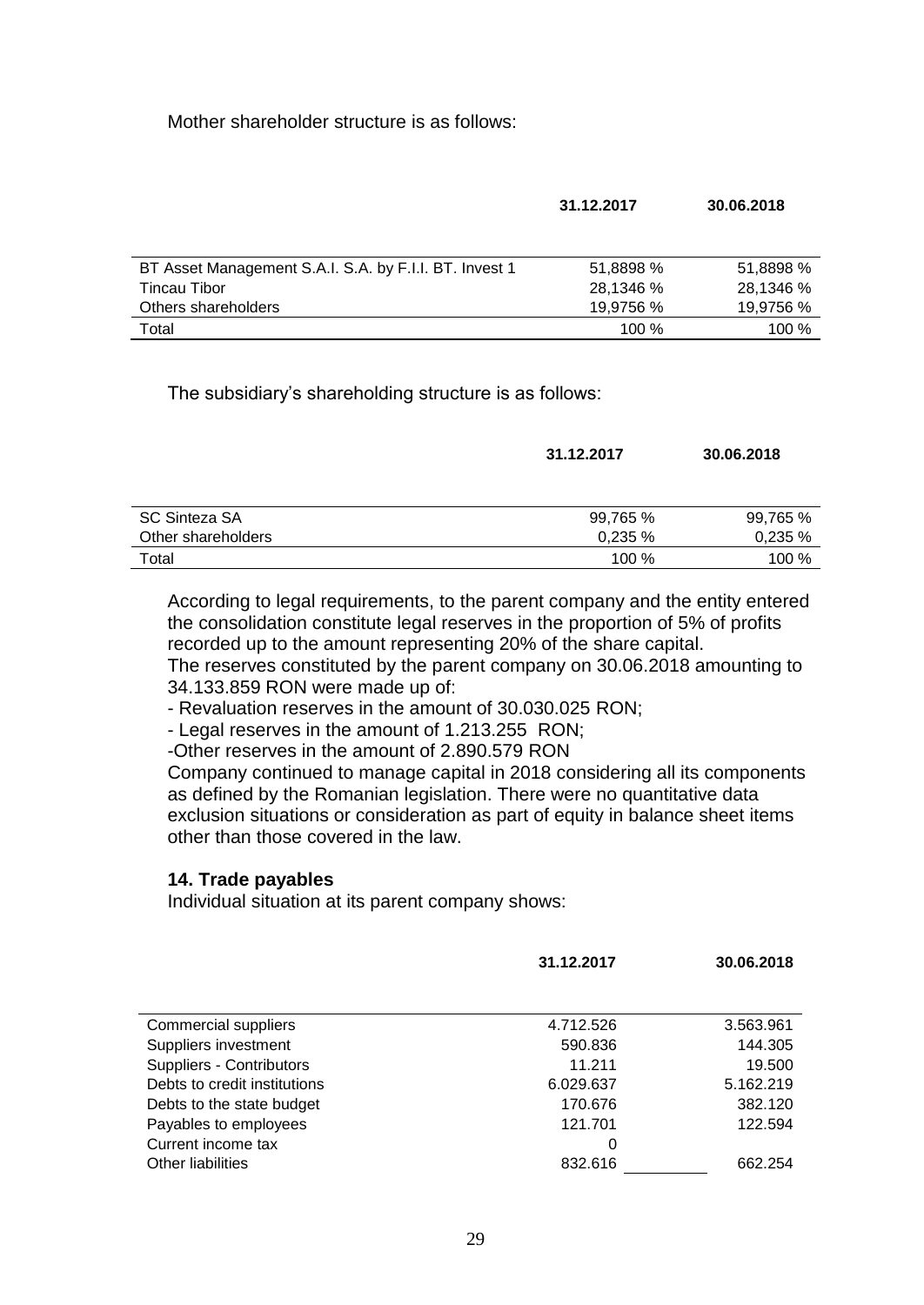| Total                             | 12.469.203 | 10.056.953 |
|-----------------------------------|------------|------------|
| At group level, the situation is: |            |            |
|                                   |            |            |
|                                   |            |            |
|                                   |            |            |
|                                   | 31.12.2017 | 30.06.2018 |

| Commercial suppliers         | 4.627.309  | 3.471.752  |
|------------------------------|------------|------------|
| Suppliers investment         | 590.836    | 144.305    |
| Suppliers - Contributors     | 11.211     | 19.500     |
| Debts to credit institutions | 6.029.637  | 5.162.219  |
| Debts to the state budget    | 220.897    | 382.120    |
| Payables to employees        | 133.763    | 133.553    |
| Current income tax           | 0          |            |
| Other liabilities            | 832.616    | 688.342    |
| Total                        | 12.446.269 | 10.001.791 |

### **15. Loans**

Regarding loans, continued the policy of appealing to funds raised in order to complete the extension and modernization of production capacities.

Bank loans used in 2018 are set only in the parent company SC Sinteza S.A. and are the following:

1. Credit investments, for expansion and modernization of benzoic acid manufacturing facility, guaranteed by mortgages on land and buildings located in Oradea, st. Borsului No.35, with pledge over the credit balances of accounts opened at the bank financing company and assignment of the insurance of the goods as collateral.

2. Line of credit, for supporting the current activity, guaranteed by mortgages on land and buildings located in Oradea, st. Borsului No.35, with pledge over the credit balances of accounts opened at the bank financing company and assignment of the insurance on the goods as collateral.

3. Medium-term loan for working capital, guaranteed by the mortgage on land and buildings located in Oradea, Suc.Clujului no.159, as well as with a real security guarantee on the credit balances of the company's accounts opened at the financing bank and with the assignment of the policy Assurance on goods brought under the warranty.

Besides loans contracted, the company has for the current activity, a letter of guarantee in favor of basic raw material supplier.

#### **16. Impairment of receivables - customers**

At the first half of 2018, the company did not make adjustments for impairment of receivables .

### **17. Income in advance**

In 2018 the company reflected in the statement of income amounts received in advance from customers in future deliveries account.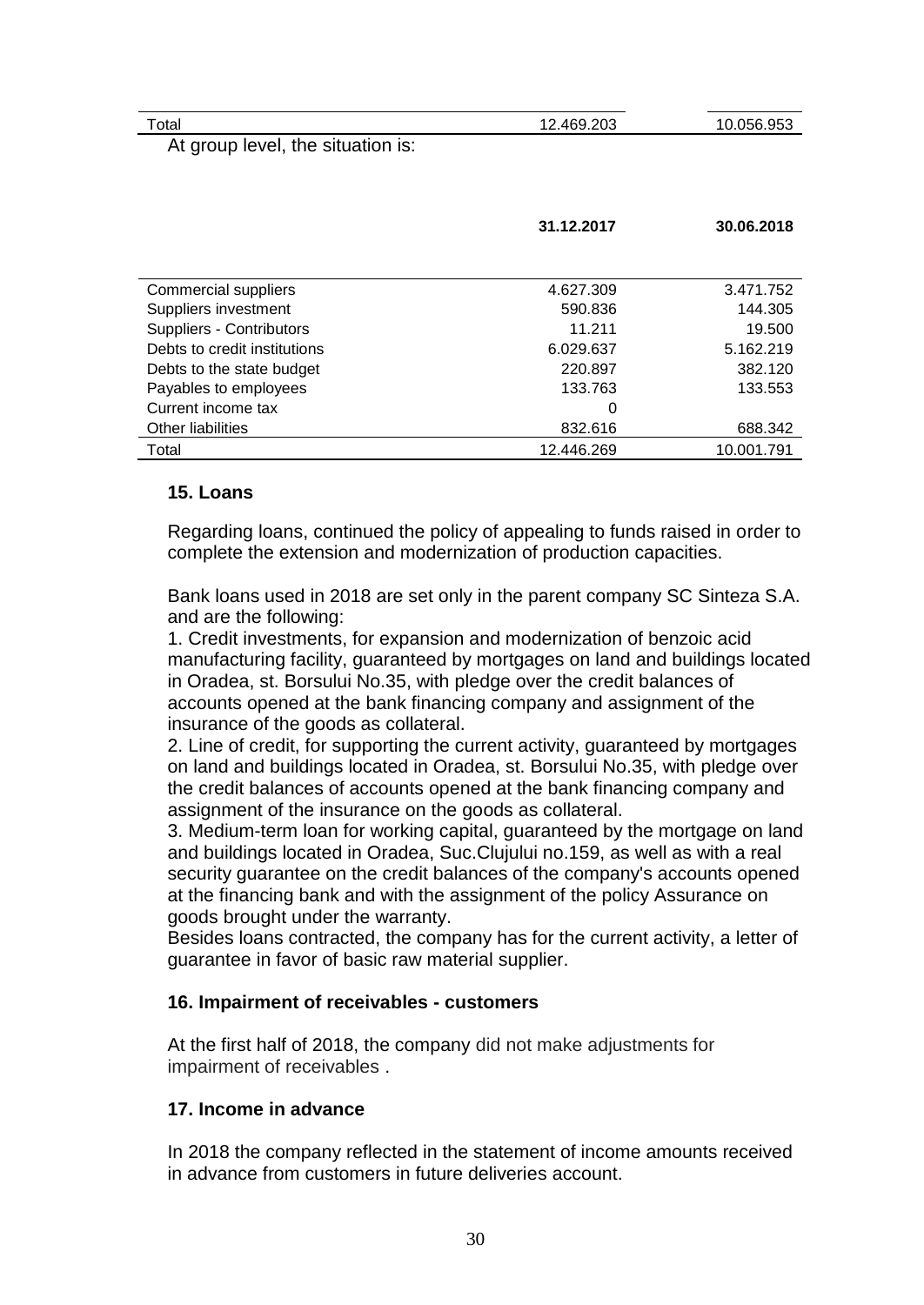#### **18. Turnover**

The turnover in the first half of 2018 is as follows:

Individual situation at its parent company shows**:**

| 30.06.2017 | 30.06.2018 |
|------------|------------|
|            |            |
| 11.861.932 | 12.203.971 |
| 0          |            |
| 761.314    | 626.832    |
| 148.221    | 179.608    |
|            |            |
| 20.316     | 106        |
| 12.791.783 | 13.010.517 |
|            |            |

At group level, the situation is:

|                                     | 30.06.2017 | 30.06.2018 |
|-------------------------------------|------------|------------|
|                                     |            |            |
| Revenue from the sale of production | 11.861.932 | 12.203.971 |
| Revenue from sale of goods          |            |            |
| Income from rents                   | 491.314    | 356.832    |
| Revenue from rendering of services  | 148.221    | 187.857    |
| Other revenues (invoicing, waste    |            |            |
| products)                           | 20.316     | 106        |
| Total                               | 12.521.783 | 12.748.766 |

A reportable segment is a component of an entity that engages in business activities from which it can get revenues from which can incur expenditure, the results of which are reviewed regularly and for which separate financial information is available.

The company has not organized a separate component that engages in business activities, items of income derived from activities other than the industrial production having a step.

Share main activity is the industrial production activity, whose result is regularly reviewed by the chief operating decision maker.

### **19. Raw material costs and consumables**

Individual situation at its parent company shows:

**30.06.2017 30.06.2018**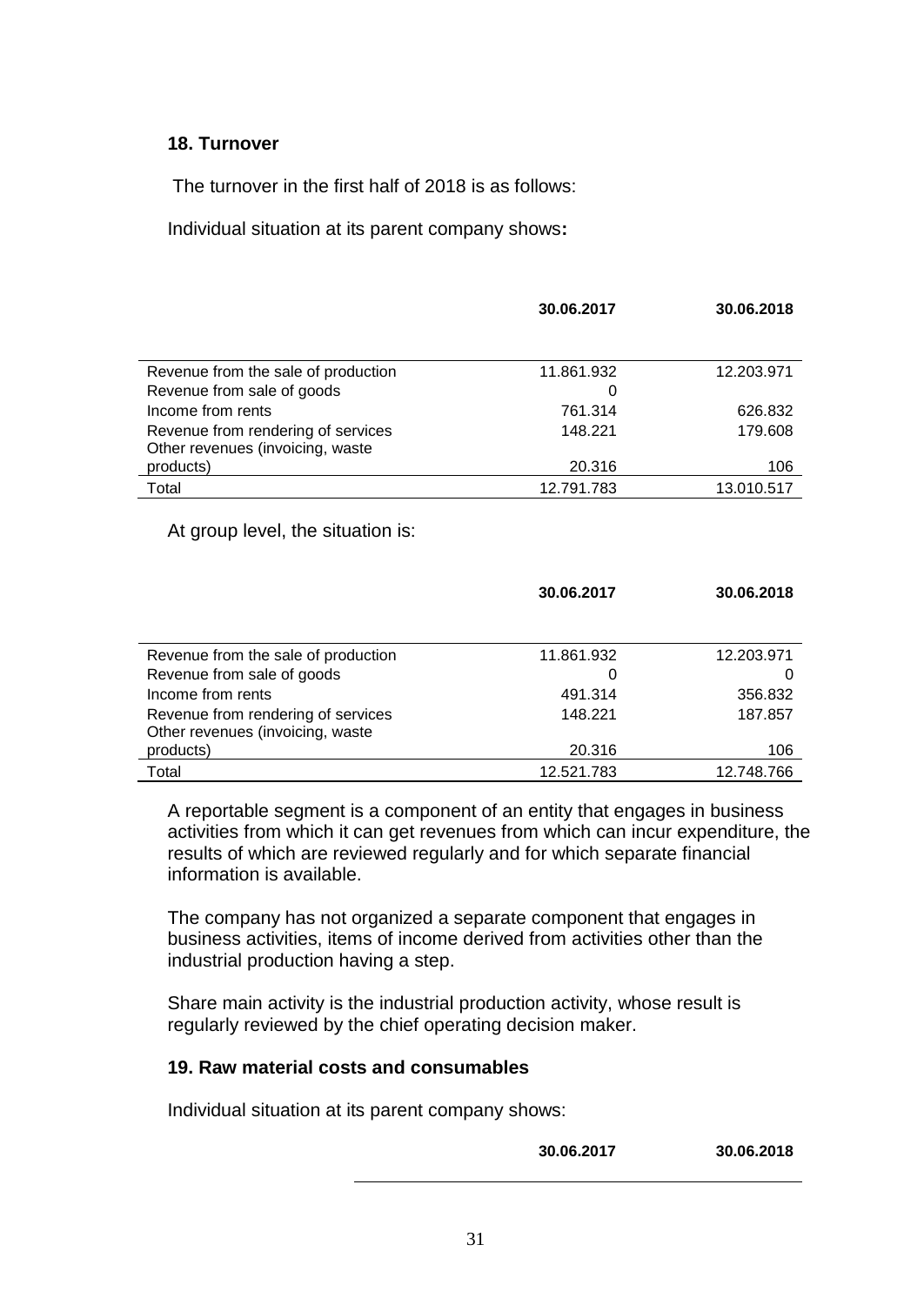| Raw material                          | 7.876.180 | 7.054.398 |
|---------------------------------------|-----------|-----------|
| Auxiliary materials                   | 106.326   | 73.911    |
| <b>Fuels</b>                          | 26.795    | 67.314    |
| Spare parts                           | 20.655    | 8.157     |
| Labour protection and other materials | 11.590    | 12.170    |
| Total                                 | 8.041.546 | 7.215.950 |

At group level, the situation is:

|                                       | 30.06.2017 | 30.06.2018 |
|---------------------------------------|------------|------------|
|                                       |            |            |
|                                       |            |            |
| Raw material                          | 7.876.180  | 7.054.398  |
| Auxiliary materials                   | 115.873    | 81.792     |
| <b>Fuels</b>                          | 26.837     | 67.314     |
| Spare parts                           | 21.356     | 8.157      |
| Labour protection and other materials | 13.563     | 13.955     |
| Total                                 | 8.053.809  | 7.225.616  |

# **20.Other material expenses**

Individual situation at its parent company shows:

|                              | 30.06.2017 | 30.06.2018 |
|------------------------------|------------|------------|
|                              |            |            |
| Packing                      | 223.153    | 196.434    |
| Materials inventory objects  | 10.054     | 9.750      |
| Other unclassified materials | 1.897      | 4.325      |
| Total                        | 235.104    | 210.509    |

# At group level, the situation is:

|                              | 30.06.2017 | 30.06.2018 |
|------------------------------|------------|------------|
| Packing                      | 223.153    | 196.434    |
| Materials inventory objects  | 77.694     | 9.750      |
| Other unclassified materials | 2.454      | 4.687      |
| Total                        | 303.301    | 210.871    |

# **21. Expenses for employees**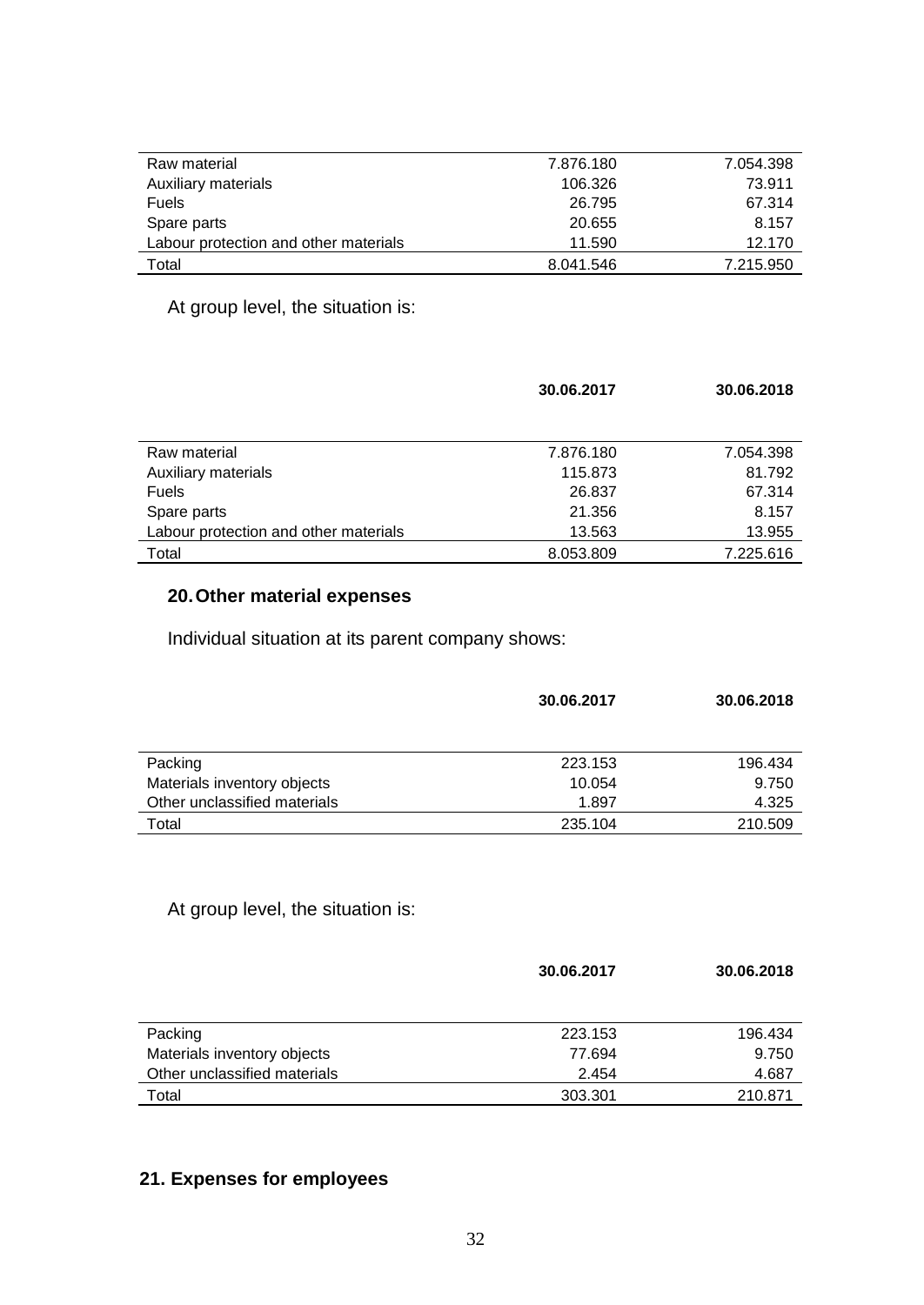Individual situation at its parent company shows:

| 30.06.2017 | 30.06.2018 |
|------------|------------|
|            |            |
| 1.526.841  | 1.961.467  |
| 365.116    | 60.532     |
| 1.891.957  | 2.021.999  |
|            |            |

At group level, the situation is:

|                                                      | 30.06.2017 | 30.06.2018 |
|------------------------------------------------------|------------|------------|
|                                                      |            |            |
| Labour costs                                         | 1.742.049  | 2.192.383  |
| Expenditure on social security and social protection | 413.003    | 67.074     |
| Total                                                | 2.155.052  | 2.259.457  |

Company employees are paid by salary negotiated in accordance with the provisions of individual work contracts with the full range of social benefits provided by Romanian legislation. At the company level, there is not a collective agreement and therefore not awarded additional benefits in the short term, long term or post-employment benefits, share-based payment. Company key management employees enjoy the same rights as the rest of the employees' salary without existing rights and additional benefits.

#### **22. Expenses external supply**

Individual situation at its parent company shows:

|                                         | 30.06.2017 | 30.06.2018 |
|-----------------------------------------|------------|------------|
|                                         |            |            |
| Other expenses for third party services |            |            |
| Maintenance and repairs                 | 480.745    | 328.461    |
| Post and                                |            |            |
| telecommunications                      | 16.059     | 12.565     |
| Advertising and publicity               | 0          | 0          |
| Transport                               | 332.628    | 305.380    |
| <b>Banking services</b>                 | 45.015     | 79.735     |
| Delegation and secondment               | 15.523     | 18.354     |
| Protocol                                | 4.184      | 3.425      |
| Contributors                            | 108.096    | 193.392    |
| Rents                                   | 104.430    | 99.418     |
| Fees                                    | 29.179     | 30.187     |
| Insurance                               | 12.983     | 11.186     |
| Other expenses for third party services | 303.060    | 254.803    |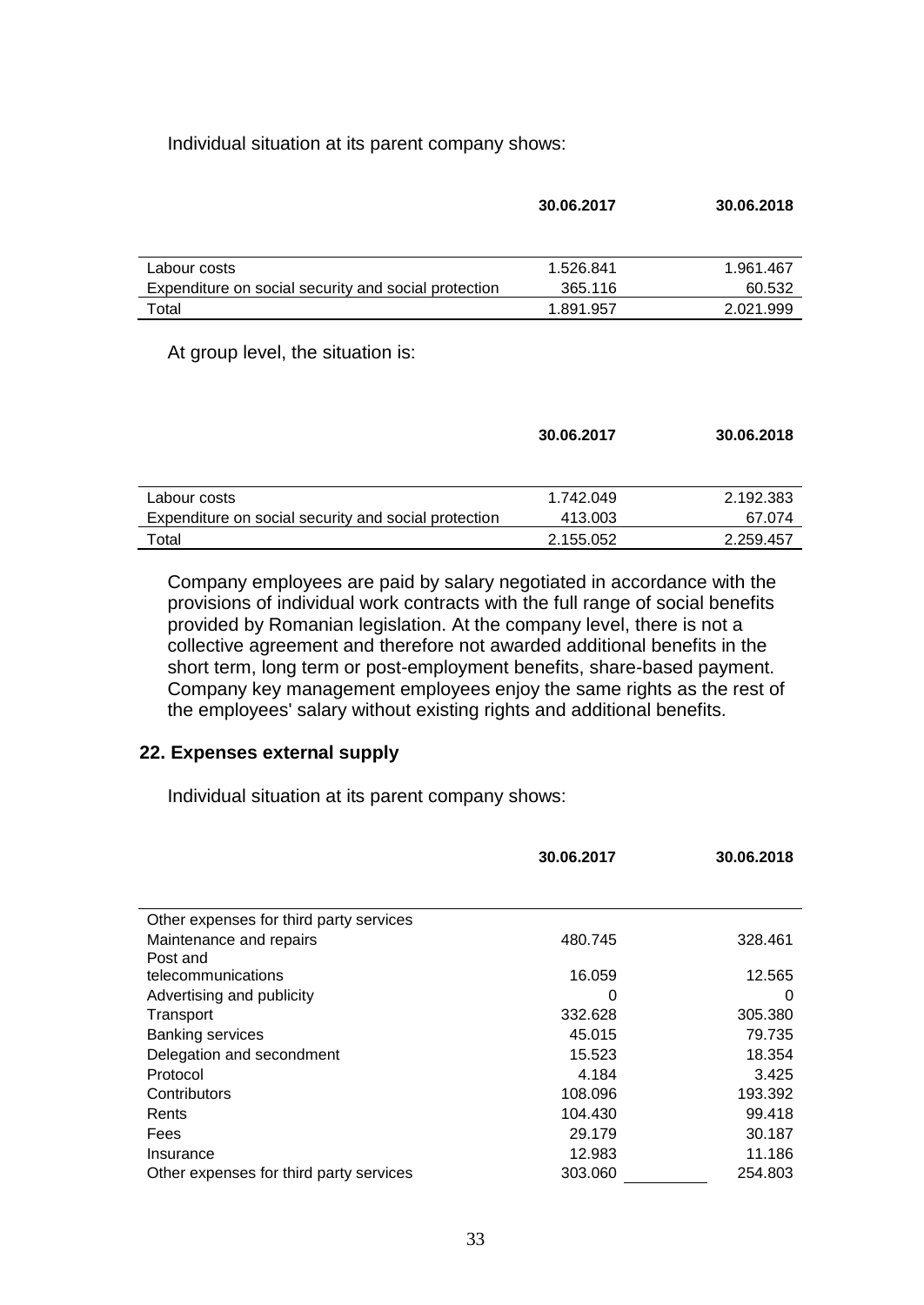34

At group level, the situation is:

|                                         | 30.06.2017 | 30.06.2018 |
|-----------------------------------------|------------|------------|
|                                         |            |            |
| Other expenses for third party services |            |            |
| Maintenance and repairs                 | 50.513     | 76.593     |
| Post and                                |            |            |
| telecommunications                      | 16.145     | 12.653     |
| Advertising and publicity               | O          | 0          |
| Transport                               | 332.628    | 305.380    |
| <b>Banking services</b>                 | 46.024     | 80.390     |
| Delegation and secondment               | 15.523     | 18.354     |
| Protocol                                | 4.184      | 3.425      |
| Contributors                            | 108.096    | 193.392    |
| Rents                                   | 104.466    | 99.433     |
| Fees                                    | 29.179     | 30.187     |
| Insurance                               | 12.983     | 11.186     |
| Other expenses for third party services | 310.243    | 257.621    |
| Total                                   | 1.029.984  | 1.088.614  |

# **23.Financial income and expenses**

Individual situation at its parent company shows:

|                                        | 30.06.2017 | 30.06.2018 |
|----------------------------------------|------------|------------|
|                                        |            |            |
| Interest income                        | 1.199      | 33         |
| Income from exchange rate              |            |            |
| differences                            | 175.574    | 108.081    |
| Other incomes                          | 43.190     | 3.240      |
| <b>Total</b>                           | 219.963    | 111.354    |
|                                        |            |            |
| Interest expenses                      | 98.966     | 126,870    |
| Expenses for exchange rate differences | 156.713    | 219.570    |
| Other financial charges                | 0          | 10.658     |
| Total                                  | 255.679    | 357.098    |

At group level, the situation is:

| 30.06.2017 | 30.06.2018 |
|------------|------------|
|            |            |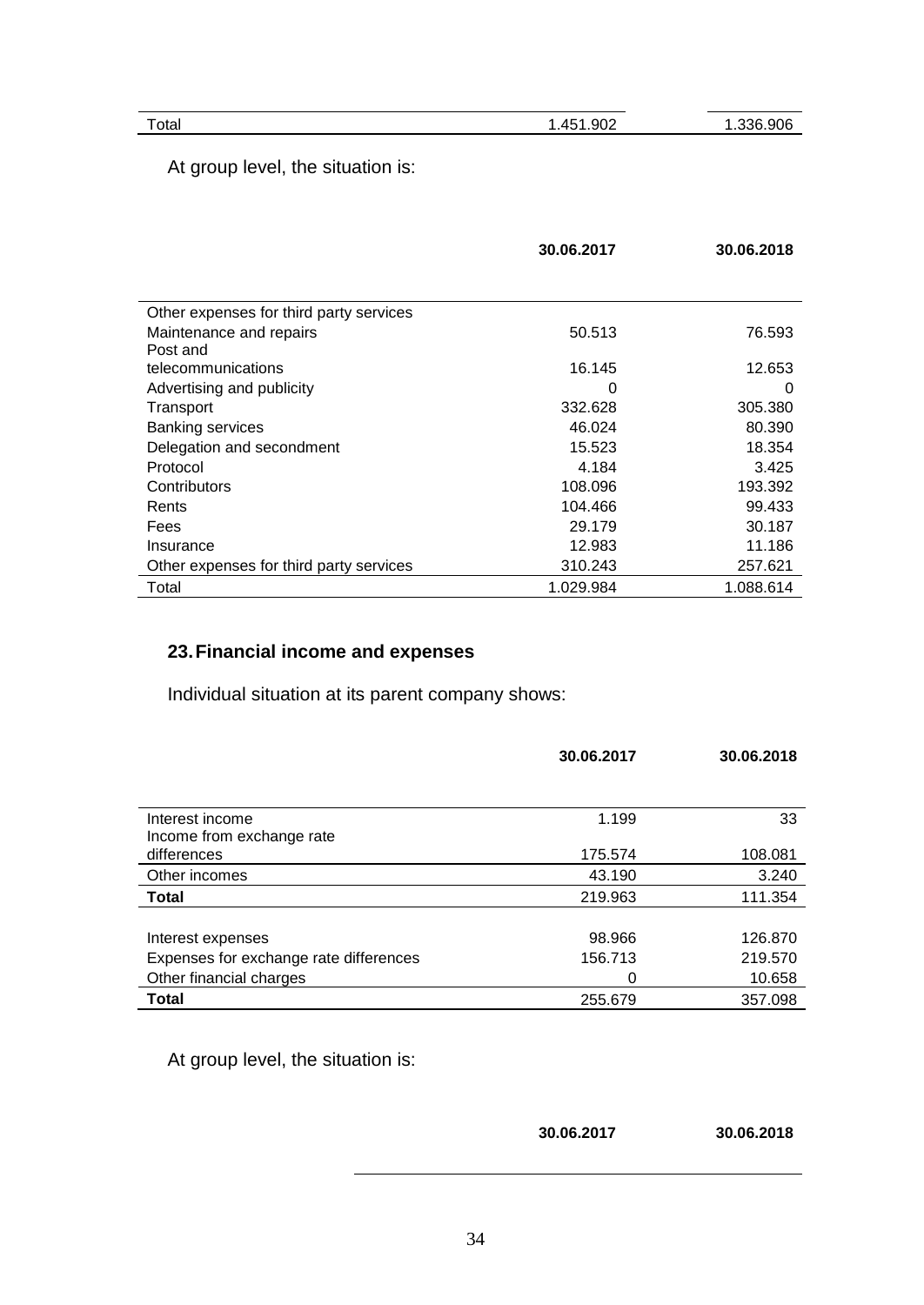| Interest income                        | 1.306   | 33      |
|----------------------------------------|---------|---------|
| Income from exchange rate differences  | 287.437 | 108.081 |
| Other incomes                          | 3.472   | 3.240   |
| <b>Total</b>                           | 292.215 | 111.354 |
|                                        |         |         |
| Interest expenses                      | 286.545 | 126.870 |
| Expenses for exchange rate differences | 271.932 | 219.570 |
| Other financial charges                |         | 10.658  |
| <b>Total</b>                           | 558.477 | 357.098 |

### **24. Tax on profit**

Individual situation at its parent company shows:

|                                    | 30.06.2017 | 30.06.2018 |
|------------------------------------|------------|------------|
| Current income tax                 |            |            |
| Current income tax expense         | 0          | 0          |
| Deferred income taxes              |            |            |
| Deferred income tax (debit)        | 2.609.988  | 4.363.028  |
|                                    |            |            |
| At group level, the situation is : |            |            |
|                                    |            |            |
|                                    | 30.06.2017 | 30.06.2018 |
| Current income tax                 |            |            |
| Current income tax expense         | 0          | 0          |
| Deferred income taxes              |            |            |
| Deferred income tax (debit)        | 2.609.988  | 4.363.028  |

#### **25.Earnings per share**

SC Sinteza SA achieved in the first half of 2018 net loss of 809.527 RON. In the shareholding structure does not register with right holders for distribution of dividends in other parts odds.

No shares are distributed free or preferential rights in respect the allocation of dividends.

In a reasonable period no intention of diluting shares through a preferential distribution. This leads to a draw between earnings per share basic and diluted one, as above.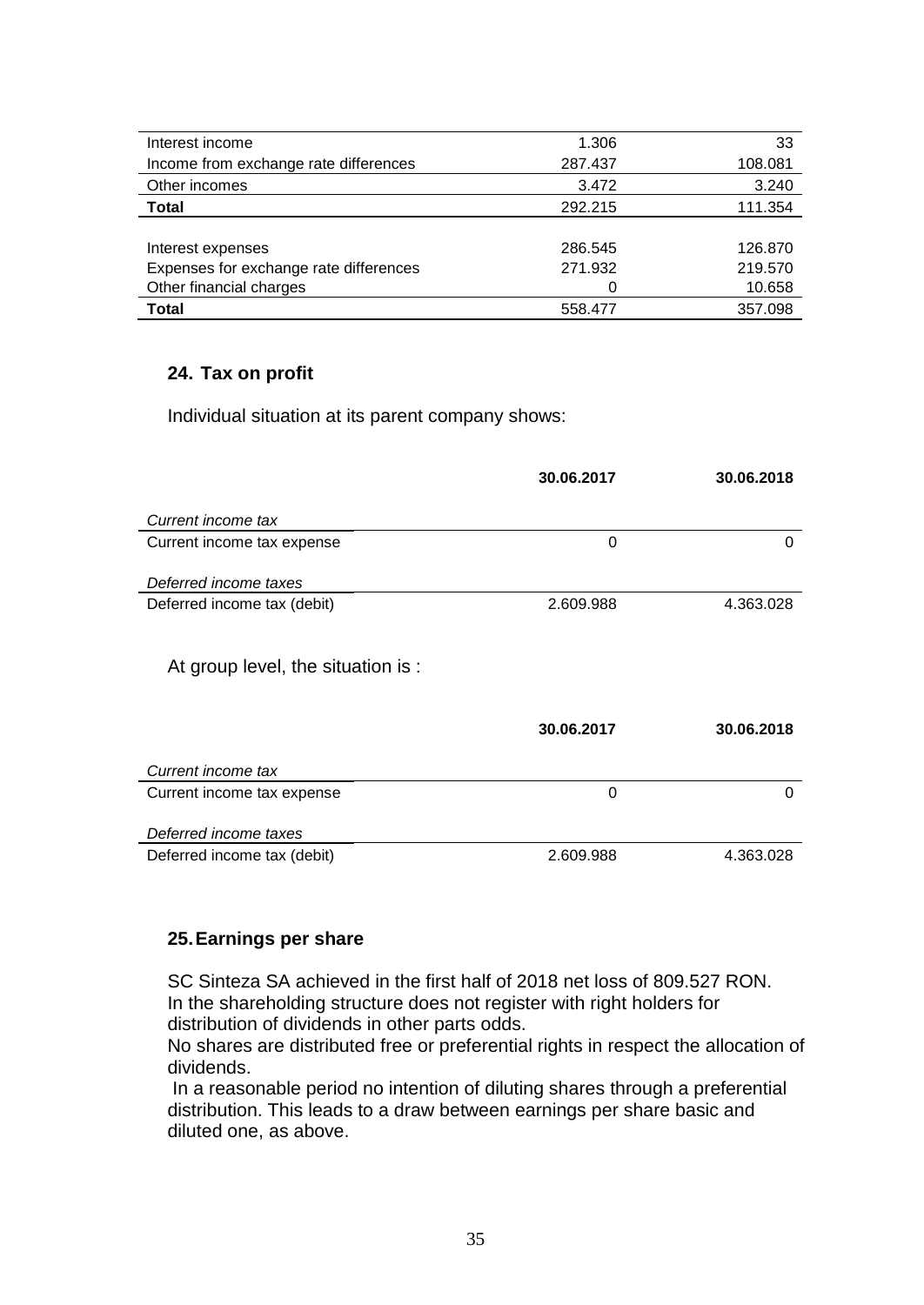In the first half of 2018 have not been proposed or declared dividends from net profit this year.

The Company has recorded in the income dividend payment amounts representing dividends approved for distribution, related to previous years.

### **26.Related party**

Related parties are considered persons on the Board of Directors and directors (executive management) of the parent company:

On 06/30/2018 Board members are: Vasilescu Radu, director of the Board Pasula Claudiu Sorin, member Turcu Cosmin, member

 The executive management at 06/30/2018 is: General Manager **Turcu Cosmin** Sales manager **Dinu Vancea** 

Financial Manager **Ilies Corina** 

### **27.Transactions between the parent company and subsidiary**

In terms of transactions between the parent company and its subsidiary, they were of a commercial nature, resulting in rental space for this activity and sale / purchase of maintenance works and investments as follows:

Sales (excluding VAT): 270.000 RON Purchases (excluding VAT): 298.458 RON

Revenues from sales of SC Sinteza SA in relation to affiliated company SC Chimprod SA come mainly from the monthly equivalent rent for space used inside the industrial platform, according to the lease contract between the parties.

SC Sinteza SA purchases from affiliated company SC Chimprod SA are embodied in monthly maintenance for production plants and adjacent spaces but also the investments made by Sinteza SA in collaboration with Chimprod SA.

### **28.Other liabilities**

The parent company and the affiliated company do not register other commitments on 30.06.2018

### **29.Assets and Contingent Liabilities**

There are no other contingent assets or liabilities at the company or group.

### **30.Events after the financial statements**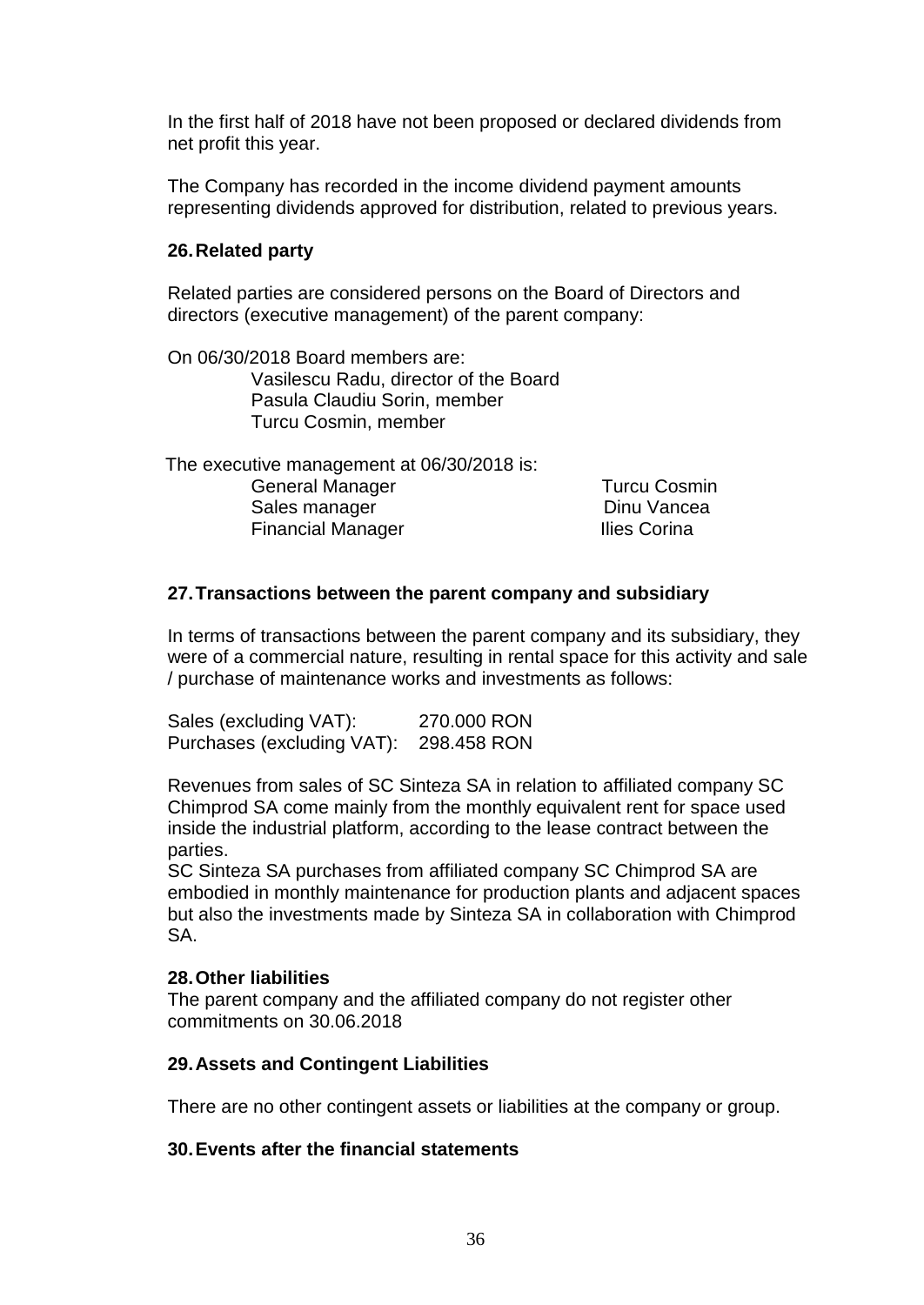There were no events subsequent to the date of the financial statements

## **31.Standards and new interpretations**

Standards that have entered into force in the current period, applicable to the Company:

- Amendments to IFRS 12 "Presentation of Interests in Other Entities". The amendment clarifies that the reporting requirements presented by the Standard except for those in paragraphs B10 to B16 apply to interests that are classified as held for sale held for distribution to owners or discontinued operations in accordance with IFRS 5.

- Amendments to IAS 12 "Income Tax" on the Recognition Conditions for a deferred tax asset related to unrealized loss.

- Amendments to IAS 7 'Statement of Cash Flows''. These amendments require an entity to provide disclosures that allow users of financial statements to assess changes in the liabilities arising from financial activities

Standards, amendments and interpretations that will enter into force after January 1, 2018

-IFRS 15 '' Revenue from contracts with customers '' (applicable for annual periods beginning on or after 1 January 2018)

-IFRS 9 "Financial Instruments" (applicable for annual periods beginning on or after 1 January 2018)

-IFRS 16 "Leasing" (applicable for annual periods beginning on or after 1 January 2019)

-IFRS 17 "Insurance Contracts" (applicable for annual periods beginning on or after 1 January 2021)

Amendments to Standards: IFRS 1, IFRS 2, IFRS 4, IFRS 7, IFRS 18, IAS 28, IAS 40, Bearer on 1 January 2018.

Interpretations IFRIC 22 "Foreign Currency Transactions and Deductions applicable from 1 January 2018

IFRIC Interpretations 23 '' Uncertainty about Income Tax Treatments '' applicable from 1 January 2019.

Estimating the impact of adoption of IFRS 9 and IFRS 15

The company must adopt the new standards, respectively IFRS 9 and IFRS 15, from 01.01.2018. the application of IFRS 9 as of 01.01.2018 requires the reclassification of financial assets held for sale at fair value through other comprehensive income on financial assets held for sale at fair value through profit or loss.

Applying IFRS 9 will not impact on financial statements.

The company recognizes revenue as products are delivered and delivered. Based on this estimate, the Company does not expect the application of IFRS 15 to have a material impact on the financial statements.

## **32.Financial Risk Management**

The Group is exposed to credit risk, liquidity risk and market risk In order to limit the exposure is underway to establish risk management policies, so as to ensure the identification and analysis of risks, establishing appropriate limits and controls, and monitoring compliance limits set.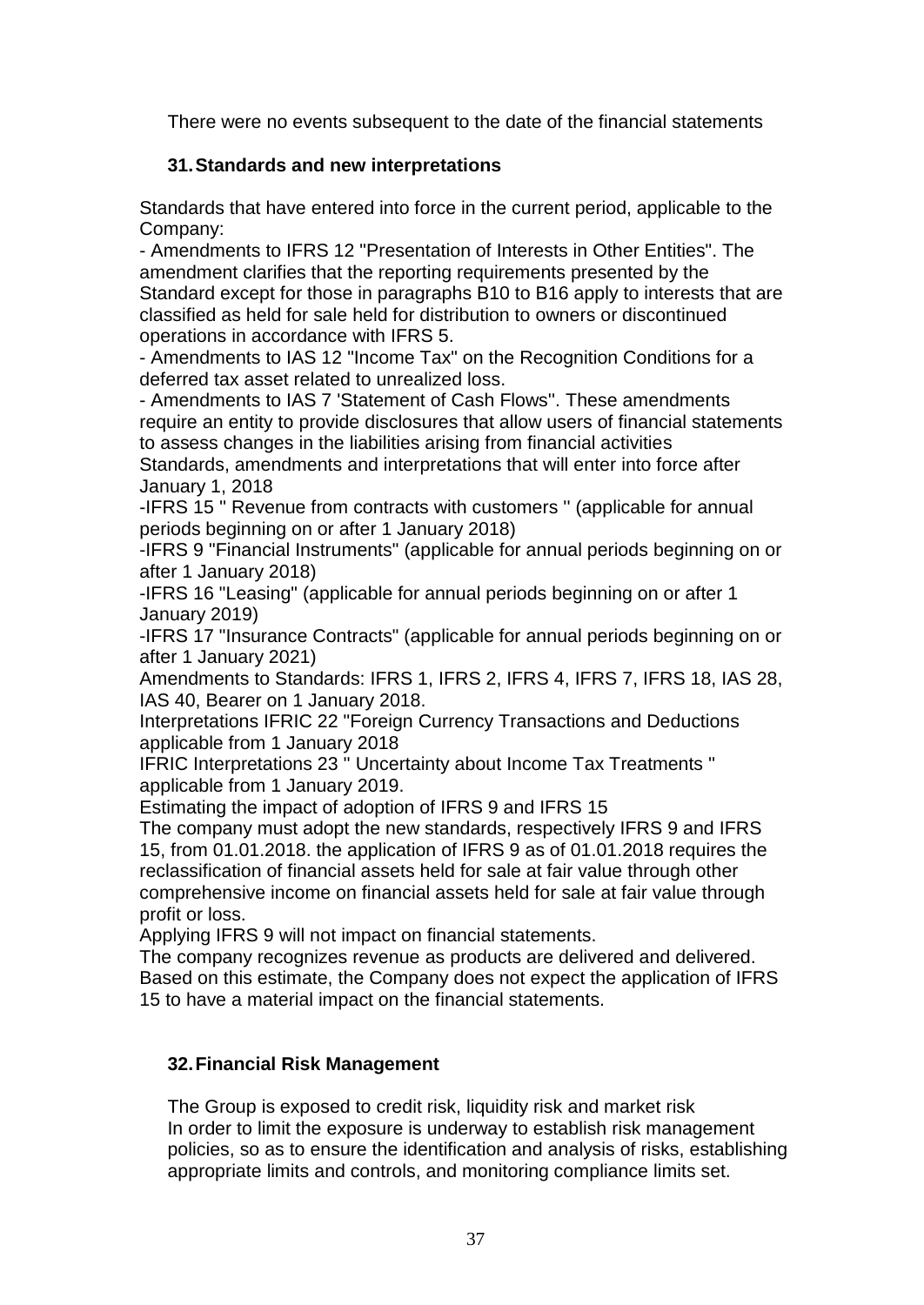Policies and risk management systems will be revised regularly to adapt to changes occurring in business and market conditions.

The parent company aims to develop an orderly and constructive control environment, so that by the standards of training, roles and employees understand their obligations.

Credit risk is the risk that the group may incur a financial loss as a result of non-fulfillment of contractual obligations by a customer. The parent company has established credit policy analyze each individual client again before they offer standard payment and delivery terms.

However, specific market conditions (chemicals based on a market with specialized suppliers and customers) sometimes requires grant facilities in terms of collection.

All this characteristic of the market requires the company to not require collateral for its receivables.

However, after analyzing individual customers sometimes request payment in advance or upon delivery.

Liquidity risk is the risk that the company or the subsidiary to have difficulty in meeting obligations associated with financial or financial ones, which are settled in cash or cash equivalents.

Mother company's approach to managing liquidity is to ensure sufficient liquidity to pay obligations due under normal conditions.

In this regard, the Company shall ensure it has sufficient cash to meet operational needs.

Market risk is the risk that variation in market prices, foreign exchange rates, interest rates and prices of capital instruments affect their income or the value of securities held Company.

The objective of market risk management is to manage and control exposure within acceptable parameters.

The Parent Company is exposed to currency risk due to sales, purchases and loans in currencies other than the functional (Euro).

Exposure is presented below:

Individual situation at its parent company shows:

| <b>RON</b> | <b>EURO</b><br>(RON EQUIV) | USD<br>(RON EQUIV) |   |
|------------|----------------------------|--------------------|---|
|            |                            |                    |   |
| 2.877.384  | 1.652.872                  |                    | 0 |
| 114.118    | 17.371                     |                    | 0 |
| 2.991.502  | 1.670.243                  |                    | 0 |
|            |                            |                    |   |
|            |                            |                    |   |

|           | 5.162.219 |           |
|-----------|-----------|-----------|
| 3.382.469 | 53.144    | 1.665.327 |
| 3.382.469 | 5.215.363 | 1.665.327 |
|           |           |           |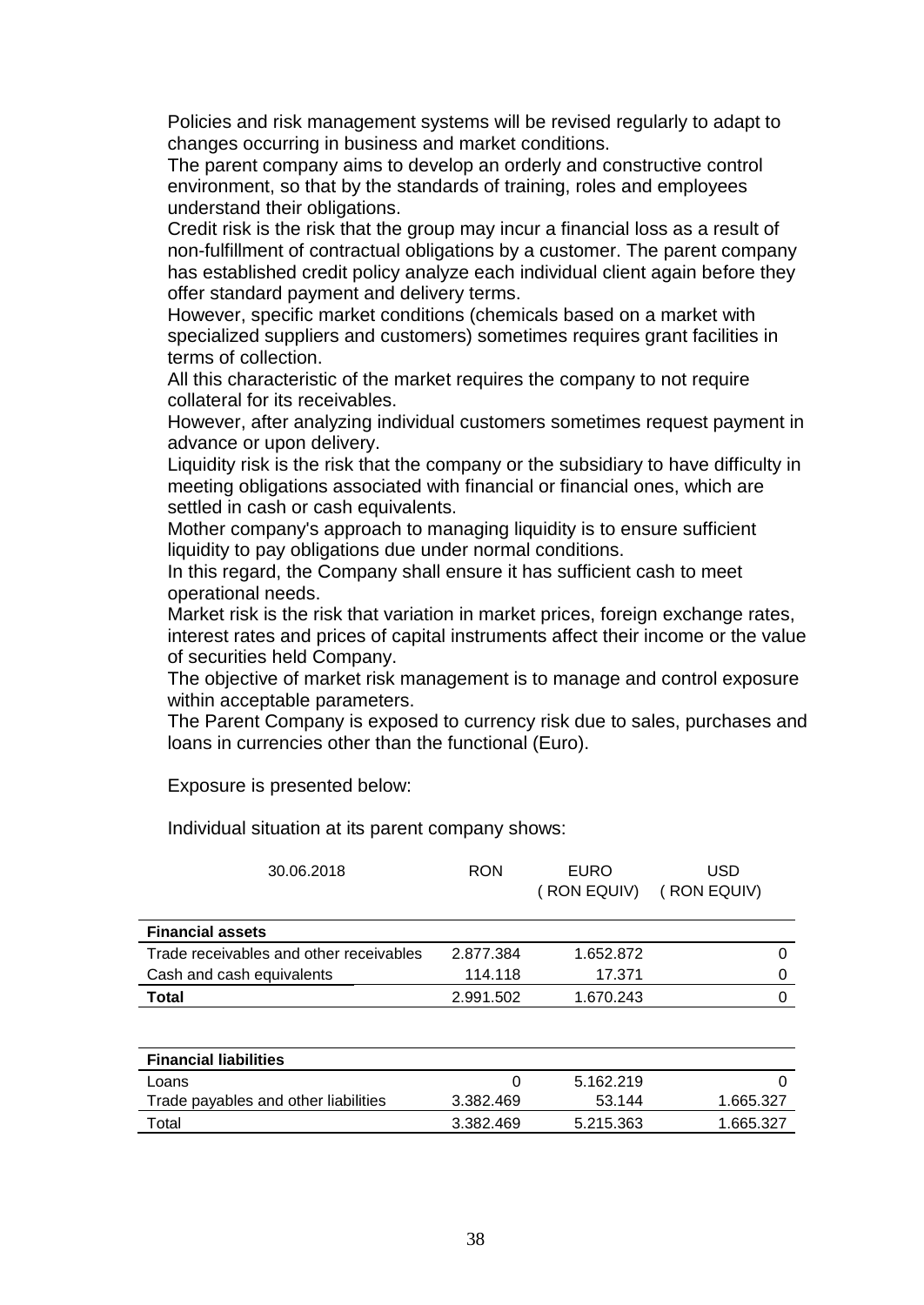#### At group level, the situation is:

| 30.06.2018                              | <b>RON</b> | <b>EURO</b><br>(RON EQUIV) | USD<br>(RON EQUIV) |
|-----------------------------------------|------------|----------------------------|--------------------|
| <b>Financial assets</b>                 |            |                            |                    |
| Trade receivables and other receivables | 1.155.435  | 1.652.872                  | 0                  |
| Cash and cash equivalents               | 119.672    | 17.371                     | 0                  |
| <b>Total</b>                            | 1.275.107  | 1.670.243                  | 0                  |
|                                         |            |                            |                    |
| <b>Financial liabilities</b>            |            |                            |                    |
| Loans                                   | 0          | 5.162.219                  | $\Omega$           |
| Trade payables and other liabilities    | 3.327.307  | 53.144                     | 1.665.327          |
| Total                                   | 3.327.307  | 5.215.363                  | 1.665.327          |
|                                         |            |                            |                    |

Tax risk targeting aspects in certain transactions to be perceived differently by the tax authorities compared to treatment company. This lies in the adoption of EU fiscal regulations starting 1 January 2007 in Romania, considering that the interpretation of texts and practical implementation procedures may vary. Also, the Government authorized the operation of a large number of agencies responsible for carrying out various checks on the companies operating in Romania. The work of these agencies not only covers tax issues but also issues relating to regulations and procedures.

It is possible that the Company will be subject to checks as issuing new regulations.

GENERAL MANAGER FINANCIAL MANAGER

COSMIN TURCU CORINA ILIES